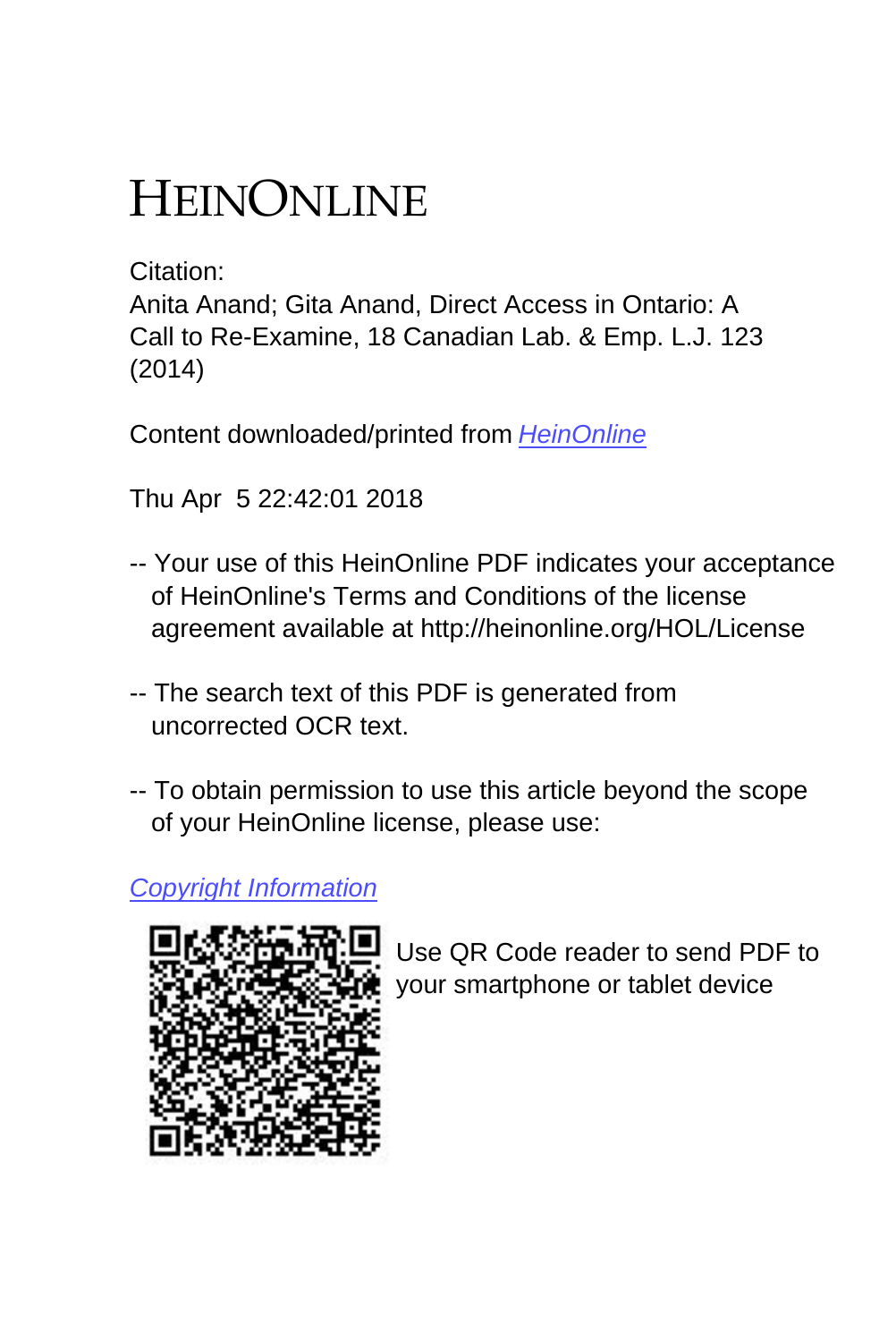# **Direct Access in Ontario: A Call to Re-Examine**

#### *Anita Anand & Gita Anand\**

*Amendments to* the *Ontario* Human Rights Code *that took effect in 2008 introduced a new hybrid direct access model, which allows complaints to be taken directly to the Human Rights Tribunal of Ontario without prior investigation by the province's Human Rights Commission, and which limits the Commission's role to the protection of the public interest through policy development and public education. The authors are of the view that there was inadequate cost-benefit analysis of the new model before it was implemented, and that the three-year period between the implementation of the new model and the preparation of the Pinto Report on its operation was not long enough to allow for a thorough analysis of how well the model was working. They argue that cost-benefit analysis is still needed to assess whether the model is meeting its policy goals and whether it is cost-effective and efficient. However, they acknowledge that one of the challenges in performing an analysis of a human rights regime lies in the dificulty of quantifying the regime's costs and benefits; it is hard, for example, to place a value on fictors such as access to justice. With an eye to the differences between the new Ontario model and the human rights regimes in other Canadian jurisdictions, the authors highlight a number of potential problems with the hybrid Ontario model that call for future research using a cost-benefit approach: the lack of Commission-initiated public interest cases; the risk that more non-meritorious cases will reach adjudication because of the lack of screening by the Commission; the shifting of the costs and other burdens of litigation to private parties; and the question of the effectiveness of the Legal Support Centre in helping to meet those burdens.*

#### **1. INTRODUCTION**

The purpose of this article is to provide a framework for a discussion of optimal models for human rights adjudication and to argue that an approach which considers costs and benefits should motivate

<sup>\*</sup> Anita Anand is Professor, Faculty of Law, University of Toronto. Gita Anand is a Partner of the law firm Miller Thomson LLP. We thank Andrew Green, Elizabeth Shilton, Lorne Sossin, and three anonymous reviewers for their very helpful comments, and Vlad Calina, Dylan Cox, Adam Curran, Lara Guest, Krupa Kotecha and Parsa Pezeshki for valuable research assistance funded **by** the Social Sciences and Humanities Research Council of Canada.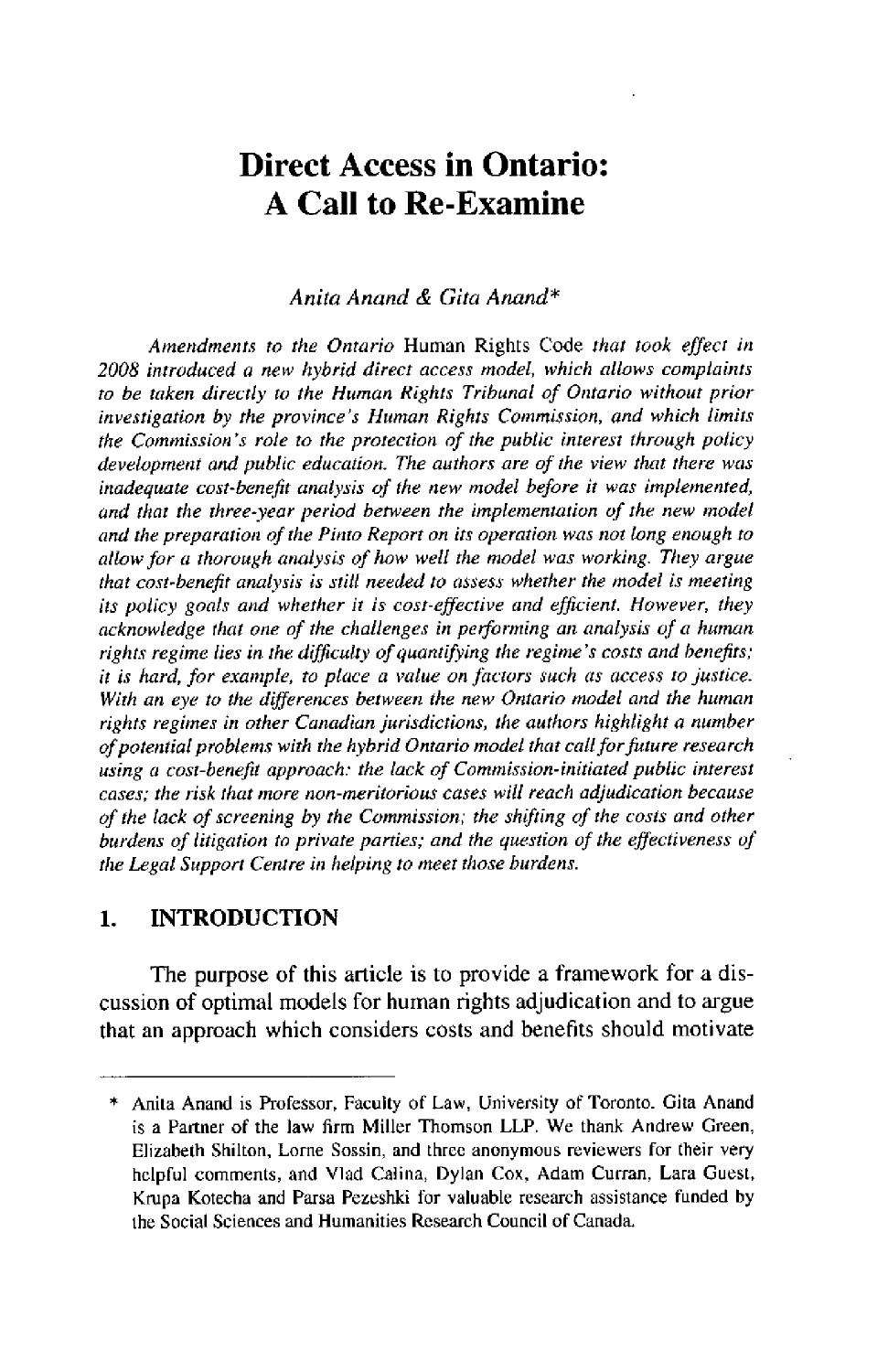**our** policy response to such adjudication. Revisions to the Ontario *Human Rights Code* which came into force in **2008** introduced a hybrid form of direct access which allows an applicant to pursue a discrimination complaint directly before the Human Rights Tribunal of Ontario (HRTO); the Ontario Human Rights Commission is no longer responsible (as it was under the earlier non-bifurcated model) for investigating the matter beforehand and pursuing it on the complainant's behalf. The new hybrid direct access model (which we will refer to as the hybrid model) appears to be based on a goal of increased efficiency, including reductions in delays in the investigation and adjudication processes. The new model also allows public entities to shift some of the costs of adjudicating human rights complaints to private parties, including applicants. We argue that a full analysis of the efficacy of the **2008** reform is now warranted.'

The **2008** amendments to the *Human Rights Code* included a requirement that the government conduct a review of how well the new model was working, and this culminated in a report three years after the amendments came into force. The importance of that report, known as the Pinto Report,<sup>2</sup> cannot be overstated: the future of human rights adjudication in Ontario hangs in the balance. Unfortunately, the purposes that the hybrid model was expected to achieve were not clearly elucidated in the Pinto Report. Was the objective of the reforms to reduce costs? If so, which costs? What were the expected benefits of the new model, and would they come at the expense of other laudable goals?

**<sup>I</sup>**But see Raj Anand **&** Mohan Sharma, "Report on Direct Access to Binding Adjudication under the Canadian Human Rights Act" (Paper prepared for the CHRA Review Panel, **I** December **1999),** online: <http://www.law.utoronto.cal documents/conferences/adminO5\_anand.pdf> (discusses the "transfer **of** time and cost" and attempts to specify certain costs, including the Commission's costs of investigation and conciliation).

<sup>2</sup> Andrew Pinto, *Report of the Ontario Human Rights Review 2012* (2012), online: Ministry of the Attorney General. Ontario: http://www.attorneygeneral.jus.gov. on.ca/english/about/pubs/human\_rights/Pinto\_human\_rights\_report\_2012-ENG. **pdf** [Pinto Report]. The report was commissioned under section **57(I)** of the Code, which now says: "Three years after the effective date, the Minister shall appoint a person who shall undertake a review of the implementation and effectiveness of the changes resulting from the enactment of [the *Human Rights Code Amendment Act, 2006]."*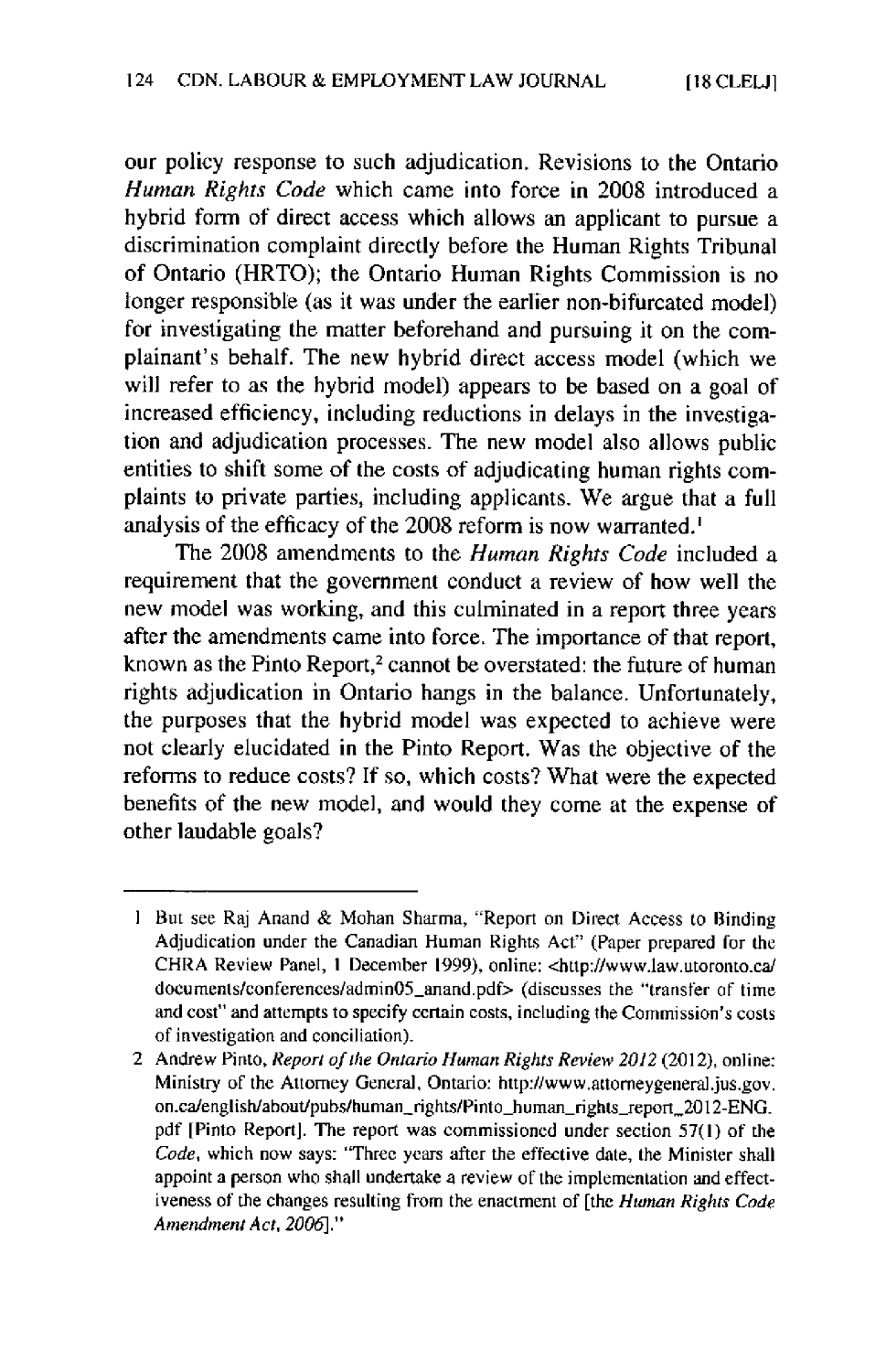In other Canadian jurisdictions, benefits of the direct access model (DAM) have included the following: speed, because the investigative process is curtailed; transparency, because tribunals make their decisions publicly; and increased control for complainants over the processing of their own complaints? Disadvantages have included: fewer systemic complaints; the undermining of advances in human rights law **by** the fact that some meritorious complaints are settled without adjudication; and potential abuse of the human rights tribunal's process due to the lack of gatekeeping and the lack of filing fees.<sup>4</sup>

In this study, we explore the advantages and disadvantages of Ontario's hybrid form of the DAM through the lens of cost-benefit analysis **(CBA).** We acknowledge that there are shortcomings in favouring an approach that takes costs and benefits into account. **CBA** emphasizes maximizing utility to the exclusion of other valid objectives. It also assumes that costs and benefits can be quantified, which is often difficult, especially in terms of benefits. Thus, our argument for using **CBA** puts forth the simple claim that it is but one of several considerations that should be taken into account when introducing fundamental policy changes. Other objectives, including increasing both the access to justice and the accountability of administrative tribunals, are also important. **If** we were to engage in a fullfledged debate about the appropriate adjudicative model for Ontario, we would likely agree that the ultimate objective is to reduce human rights violations, both in number and severity. We might also agree that achieving this goal drives second-order goals, such as access to justice, unbiased determinations, and the accountability of the administrative tribunal. The question then becomes how to achieve those goals. **A** direct access model may be one way of doing it, but we cannot reach an informed decision on that question without undertaking

**<sup>3</sup>** Heather MeNaughton, "Lessons Learned: The **BC** Direct Access Human Rights Tribunal" (2010), online: Yukon Department of Justice, Articles from Human Rights Experts, <http://www.justice.gv.yk.ca/pdf/Heather\_MacNaughton\_ Article.pdf>.

<sup>4</sup> Ibid.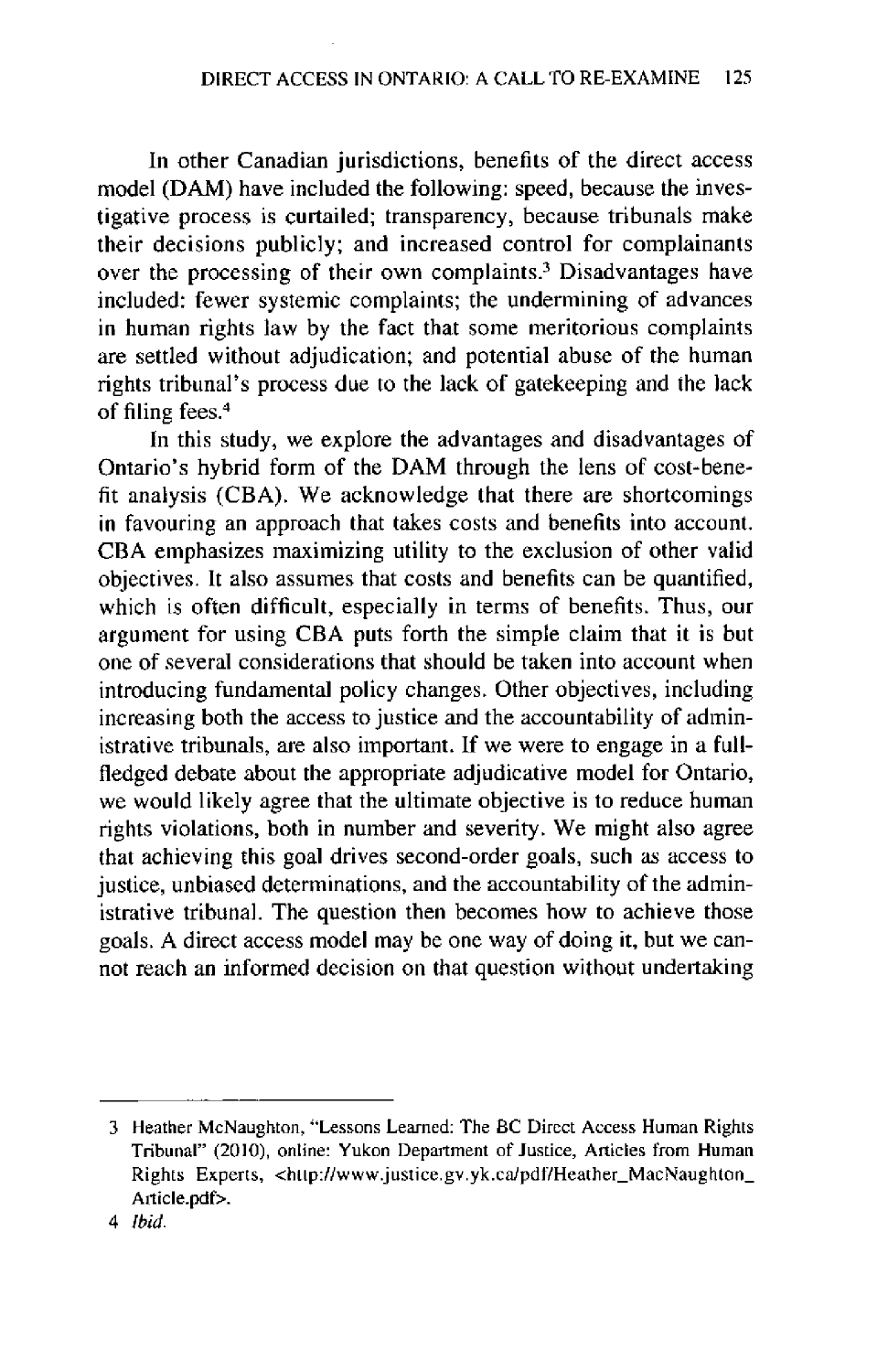a systematic comparative analysis of the aggregate costs and benefits of such a model.<sup>5</sup>

Part 2 of this article reviews the academic literature on **CBA** and places the study of human rights adjudication in the context of the literature on adjudication, alternative dispute resolution and mediation. Part 3 sets forth three models of human rights adjudication - the traditional non-bifurcated model, the DAM, and the hybrid model adopted in Ontario in **2008.** It also discusses data on the Ontario model. Part 4 focuses on policy directions and alternatives, arguing that **CBA** is an important approach to take in assessing whether Ontario should continue to use a type of direct access model. Part **<sup>5</sup>** concludes the discussion **by** highlighting our main arguments and pointing to additional areas for future research.

# **2. APPLYING COST-BENEFIT ANALYSIS TO THE DIRECT ACCESS MODEL**

Generally speaking, **CBA is a useful tool that allows** governments to evaluate policy initiatives and decide whether they should be implemented in light of the expected benefits and the anticipated costs.<sup>6</sup>**CBA** can be relevant to both positive and normative **analysis,**

**<sup>5</sup>** One could reasonably construe "aggregate costs and benefits" as referring to costs and benefits imposed on all parties and stakeholders in the process of human rights adjudication (including applicants, respondents, the provincial government, and such government-funded entities as the Human Rights Legal Support Centre). In this article, we define aggregate costs and benefits as those that are imposed on the parties appearing before the HRTO. In particular, we suggest that the introduction of a direct access model, including the hybrid type now in place in Ontario, imposes aggregate costs on applicants.

**<sup>6</sup>** Robert H Frank, **"Why** is Cost-benefit Analysis so Controversial?" (2000) **29:2 <sup>J</sup>**Legal Stud **913** (the rather obvious associated policy stance is that only those policies where net benefits exceed costs (however each of them is calculated) should **be** implemented).

**<sup>7</sup>** Gary Becker, cited in Richard **A** Posner, "Cost-Benefit Analysis: Definition, Justification and Comment on Conference Papers" (2000) **29:S2 J** Legal Stud **1153** at **1154.**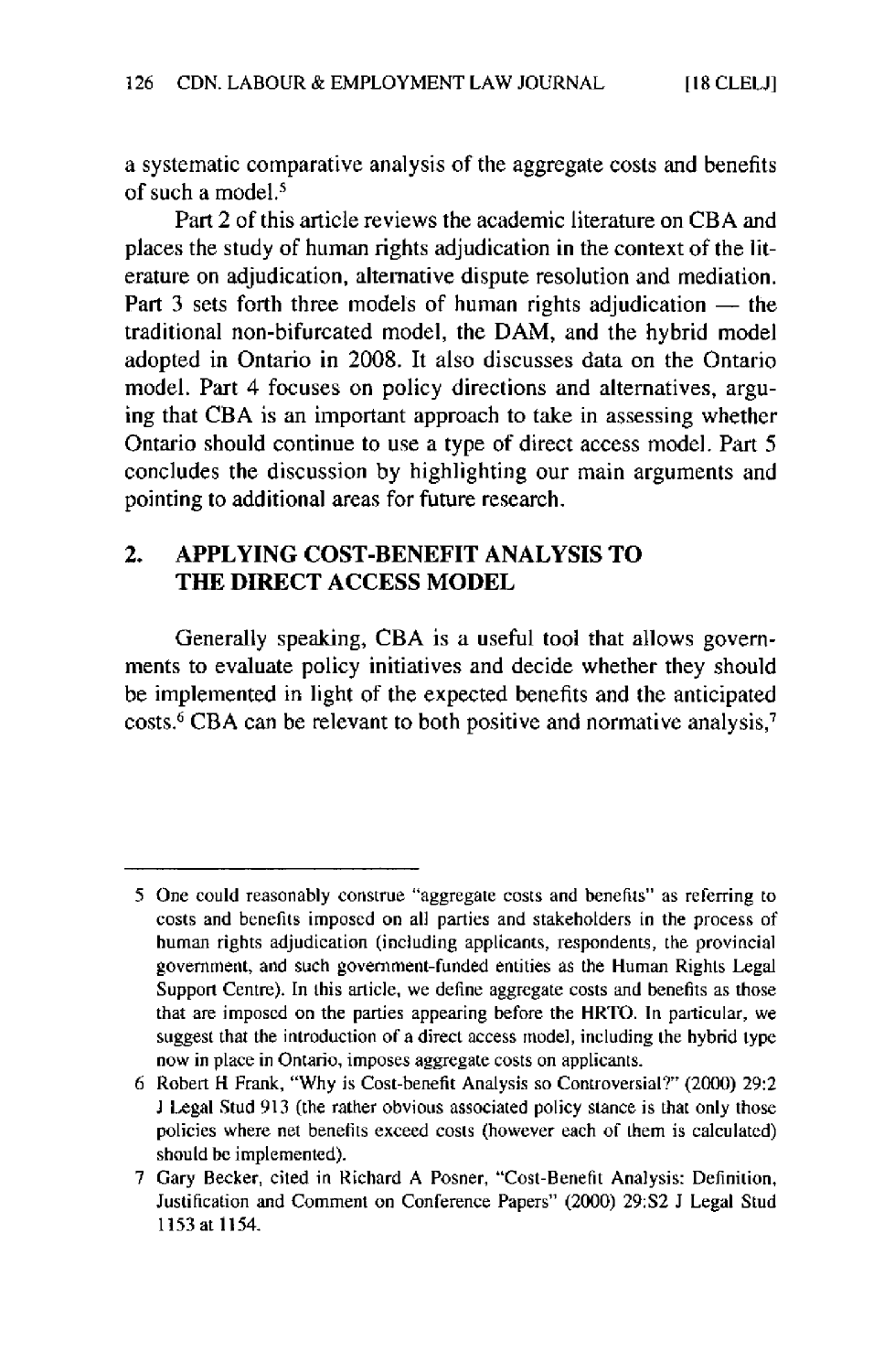but the two types of analysis are surely interrelated. **If** a **CBA** finds that the costs of the non-bifurcated model, as opposed to a direct access model, exceed the benefits, that finding is at least relevant to (though perhaps not determinative of) which model should be in place. As Nikos Passas has explained, unless we engage in **CBA,** "we do not know at which point we may over-shoot and reach a point of diminishing returns."<sup>8</sup>

The paucity of detailed **CBA** in the proposals supporting a direct access model in human rights adjudication is somewhat surprising, given the prominence of **CBA** in the broader academic literature.<sup>9</sup> Perhaps this shortfall is a response to the discrediting of **CRA** over the years. In particular, critics have argued that **CBA** is shallow because a financial metric cannot be placed on benefits relative to costs, even though both are in fact difficult to quantify and the costs of a policy cannot be compared with its benefits because the two are incommensurable.<sup>10</sup> How, for example, could we place a monetary figure on the benefits of the direct access model? In fact, what are those benefits precisely?<sup>11</sup>

Despite these types of criticisms, **CBA** and variations of it continue to be considered in policy-making in many areas because of the importance of evaluating the potential effects of a proposed or

**<sup>8</sup>** Nikos Passas, "Combating Terrorist Financing: General Report of the Cleveland Preparatory Colloquium" **(2009)** 41:1 Case W Res **J** Int'l L 254.

**<sup>9</sup>** See e.g. Matthew D Adler **&** Eric **A** Posner, "Rethinking Cost-Benefit Analysis" (2000) **109:2** Yale **LJ 165;** Robin W Boadway, "The Welfare Foundations of Cost-benefit Analysis" (1974) **84:336** Econ **J 926.**

**<sup>10</sup>** *Frank,* supra note **6** at 914, provides the following example: "When a power plant pollutes the air, our gains from the cheap power thus obtained simply cannot be compared with the pristine view of the Grand Canyon we sacrifice."

<sup>11</sup> It is this search to quantify costs and benefits which leads to the criticism that **CBA** is morally void. **See** e.g. Martha **C** Nussbaum, **"The** Costs of Tragedy: Some Moral Limits of Cost-benefit Analysis" (2000) **29:2 J** Legal Stud **1005** (Nussbaum disavows **CBA** because it does not allow for a consideration of whether the policy would occasion serious moral wrongdoing, directly or indirectly).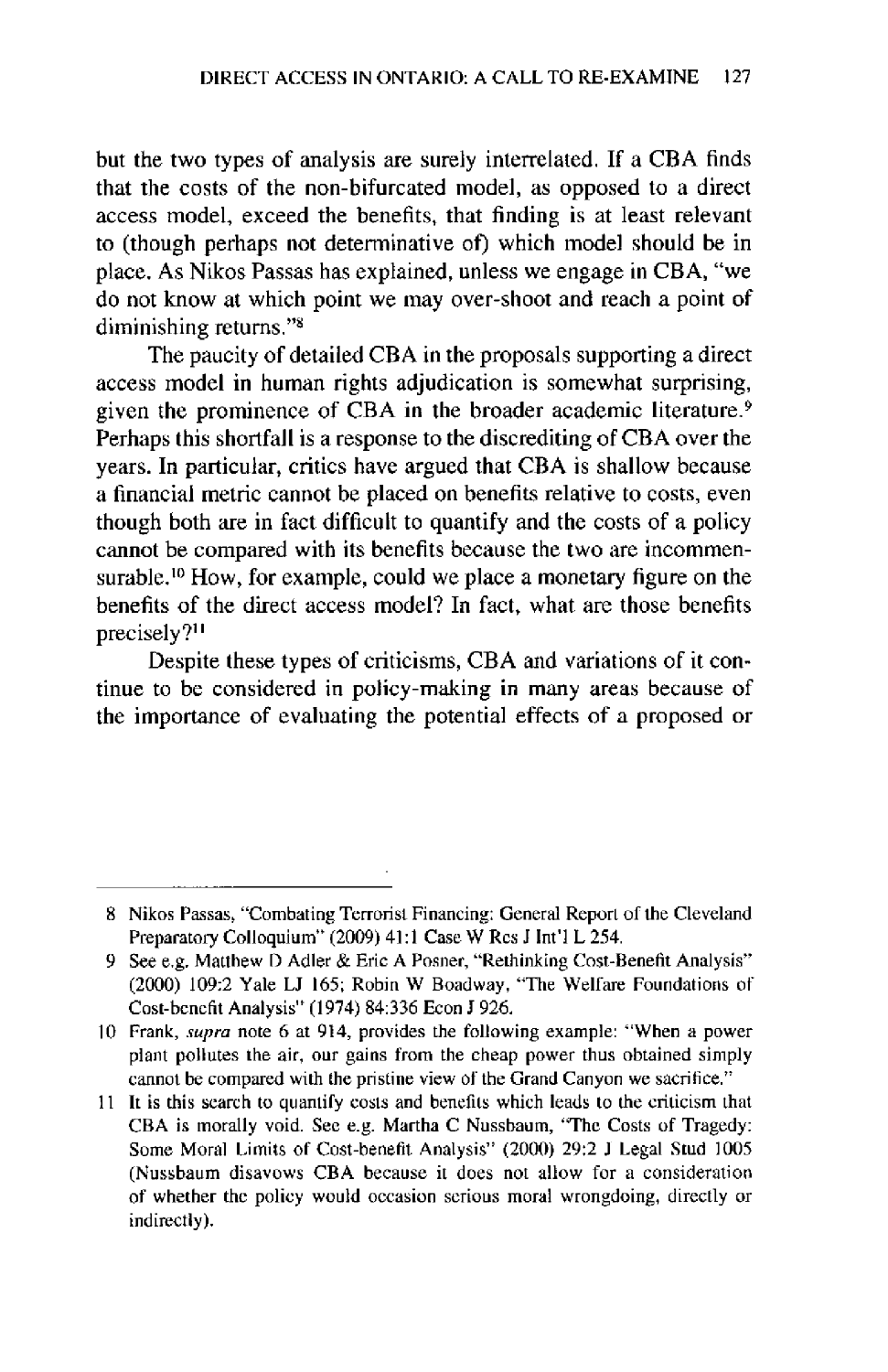**[18 CLEL1]**

existing policy.<sup>12</sup> While perceived benefits cannot be quantified in the way that **CBA** may demand, the costs of a proposed law or policy are not irrelevant to whether that law or policy should be implemented and some method should be employed to assess those costs. Furthermore, as Cass Sunstein has argued, **CBA** is important because it keeps all risks and issues "on screen," allowing us to think through policy reform systematically.<sup>13</sup>

Some **CBA** exists in the academic literature on adjudication, especially with regard to alternative dispute resolution (ADR). The gist of the literature suggests that while ADR and settlement processes have the potential to increase the efficiency of complaints resolution and thus to deliver results on a relatively expedited basis, there are several issues that must be considered. In particular, what are the costs and benefits of each mechanism? Do individual litigants benefit directly from these alternatives, or are the benefits largely systemic? Are there public policy reasons to favour ADR over traditional litigation? Or should human rights claims be resolved in strictly public forums where tribunal lawyers with a public interest mandate represent the complainant?

**A** leading **1995** article **by** Steven Shavell examined why parties use ADR, and what the social interest is in using it, **by** drawing

<sup>12</sup> In securities regulation, for example, the **U.S.** Securities and Exchange Commission, and to a lesser extent the Ontario Securities Commission, routinely incorporate **CBA** into their rule-making procedures. See e.g. *Securities Act,* RSO 1990, c S.5, s 143. These CBAs are not usually based on statistical analysis, and are qualitative in form. For a discussion, see Edward Sherwin, "The Cost Benefit Analysis of Financial Regulation" **(2006)** 12:1 Stanford **JL** Bus **&** Fin **1.** Note also that a more flexible iteration of **CBA** exists in Regulatory Impact Analysis (RIA), a technique which includes specific steps such as identifying and quantifying the impact of the legislation; isolating alternatives (which may be non-law-based) to address the problem; undertaking risk-based analysis; and consulting affected parties. RIA includes CRA to the extent that it is feasible, and also includes other considerations that defy quantification, such as equity and fairness, which are important especially from a public interest standpoint. The attempt is to assess the positive and negative effects of a proposed policy rather than the strict costs and benefits alone. See e.g. Organisation for Economic Co-operation and Development, *Regulatory Impact Analysis: A Tool for Policy Coherence,* online: **OECD** <http://www.oecd-ilibrary.org>.

**<sup>13</sup>** Cass R Sunstein, "Cognition and Cost-Benefit Analysis" (2000) **29:S2 J** Legal Stud **1059.**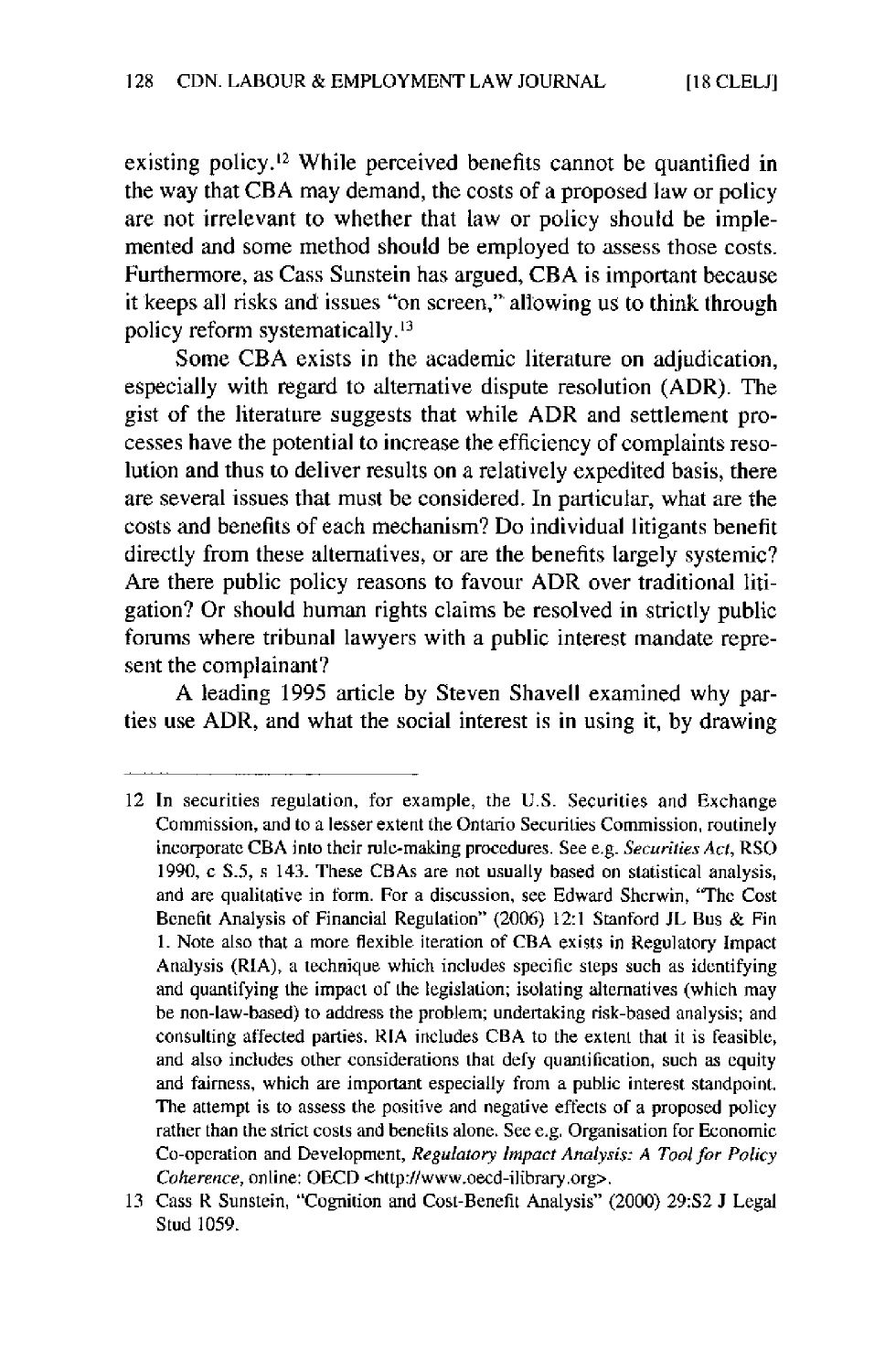a basic distinction between different ADR arrangements.<sup>14</sup> Shavell explained that an *ex ante* arrangement can be made before a legal dispute arises to use ADR to decide any claim. In contrast, in the *ex post* model, opposing parties can agree to use ADR to resolve a dispute, but only after the dispute has arisen. Shavell argued that pre-adjudication ADR might lower the cost of resolving disputes or the risk of failing to resolve them; this would consequently create better incentives **by** inducing more accurate results. In particular, if parties knew that cases of substandard contract performance would be heard **by** an expert arbitrator who would be likely to reach a correct decision, they would be more inclined to perform fully, rather than proceed to adjudication. Shavell also asserted that post-dispute ADR produces mutual gains **by** promoting settlement and reducing dispute resolution costs.

While ADR is generally considered to reduce transaction costs, certain disadvantages persist, and they admittedly are not easily quantifiable in terms of costs. Lisa Bernstein has argued that court-sanctioned arbitration would not increase access to justice, and might even decrease it for poorer litigants.<sup>15</sup> Similarly, Owen Fiss has argued that ADR assumes equality between the parties, when in reality parties often come to the table with an imbalance in resources and levels of autonomy, particularly in contractual disputes.<sup>16</sup> Thus, Fiss contended that although settlement and ADR might remove a large number of cases from the dockets, the procedural disadvantages should not go unnoticed. Finally, Richard Ingleby has made the point that arguments for voluntary mediation should be treated with caution, because some conflict may in fact be constructive.'<sup>7</sup>

These claims seem to favour a model akin to the structure in place in Ontario before the implementation of a hybrid DAM. **A** direct access model is akin to the *ex ante* model sketched **by** Shavell, in

<sup>14</sup> Steven M Shavell, "Alternative Dispute Resolution: An Economic Analysis" **(1995)** 24:1 **J** Legal Stud **1.**

<sup>15</sup> Lisa Bernstein, "Understanding the Limits of Court-Connected ADR: **A** Critique of Federal Court-Annexed Arbitration Programs" **(1993)** 141:6 **U** Pa L Rev **2169.**

**<sup>16</sup>** Owen Fiss, "Against Settlement" (1984) **93:6** Yale **LJ 1073.**

**<sup>17</sup>** Richard Ingleby, "Court Sponsored Mediation: The Case Against Mandatory Participation" **(1993) 56:3** Mod L Rev 441.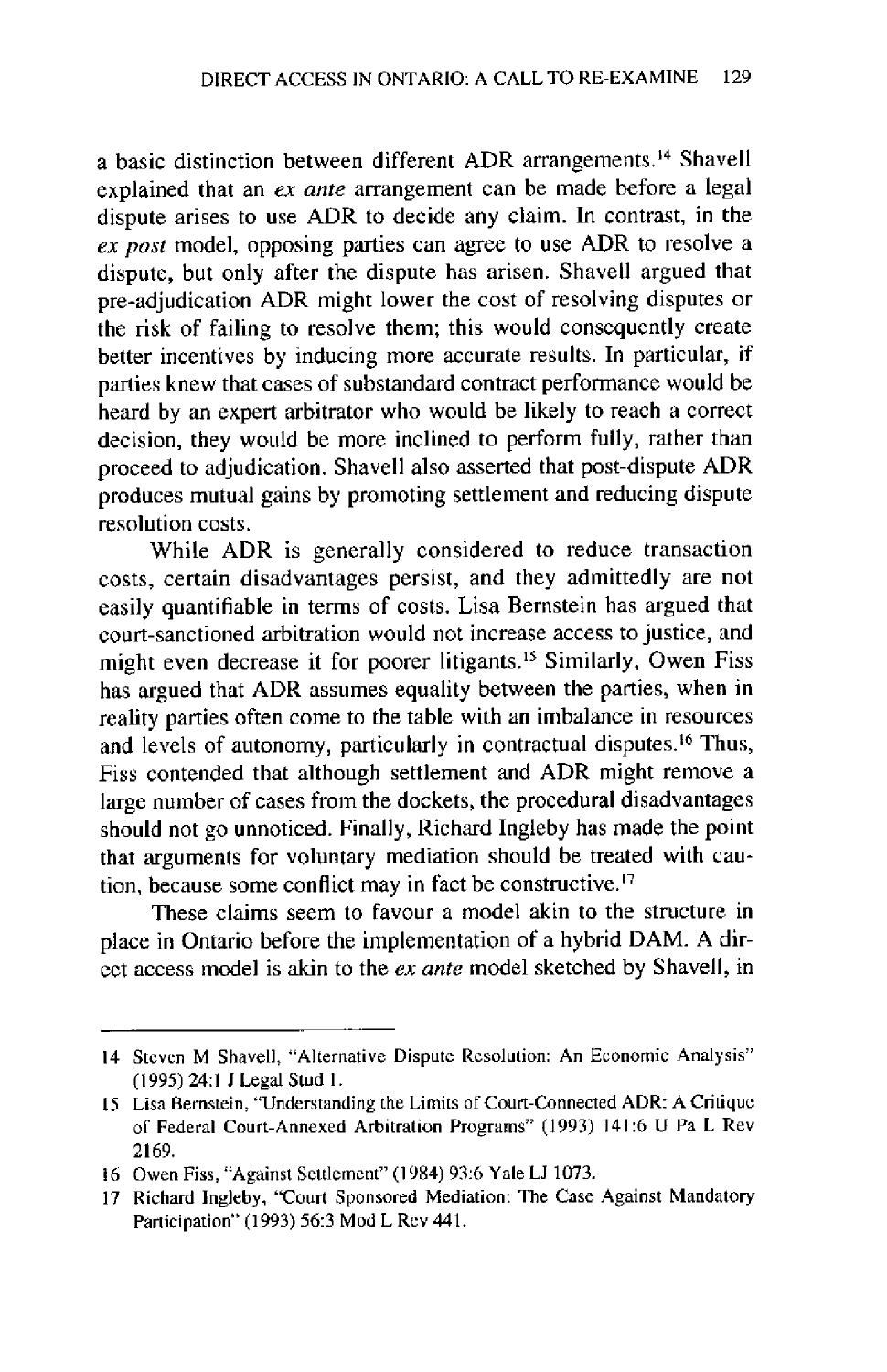that it is an attempt to reduce the costs, broadly conceived, of entering into full-fledged adjudication. However, as critics have suggested with regard to Shavell's model, strict direct access does not take into account differing levels of autonomy and resources between the parties, and the fact that individual litigants must bear their own legal fees. The plight of the poor litigant then becomes **highly** conspicuous.

# **3. MODELS** OF **ADJUDICATION OF HUMAN RIGHTS COMPLAINTS IN CANADA**

We now turn to an analysis of differing models of human rights adjudication and their costs and benefits. **All** but three provinces and territories have in place a non-bifurcated model of adjudication (NBM). In NBM jurisdictions, a human rights matter is adjudicated **by** a tribunal after the staff of a human rights commission have completed an investigation. In direct access model (DAM) jurisdictions, complaints proceed directly to adjudication, without investigation **by** a public body. Two jurisdictions, British Columbia and Nunavut, have implemented DAMs. Finally, Ontario has a hybrid model in place.

#### (a) The Three Models

#### (i) *Non-Bifurcated Model (NBM)*

Under this model, the adjudicative body is housed within an administrative structure known as a human rights commission. Ontario had such a model before the **2008** reforms; the Ontario Human Rights Commission was responsible for receiving discrimination complaints **by** individuals, investigating them and then referring them to the HRTO if warranted. The process was multi-staged and lengthy. In cases where a potential complainant who was not represented **by** counsel made initial contact with the Commission, an Intake Officer determined whether the claim **fell** within the Commission's

**<sup>18</sup>** See a discussion paper **by** the Yukon Department of Justice which suggests that the Ontario model is a hybrid one. We adopt this view here. "Modernizing the Human Rights System in the Yukon" (2010), online: Yukon Department of Justice <http://www.justice.gov.yk.ca/images/discussion\_paper\_aug\_10.pdf>.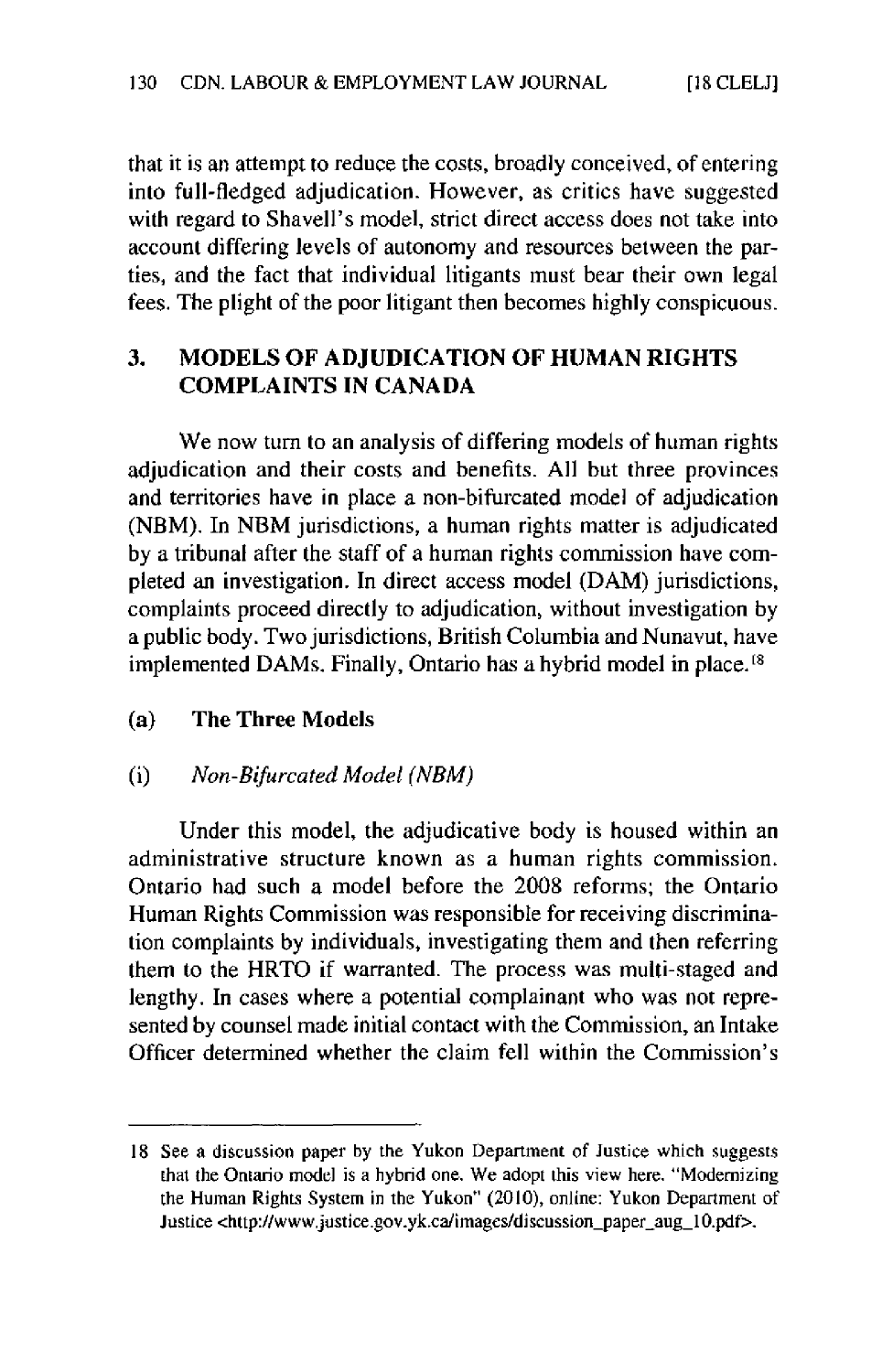jurisdiction and, if it did, drafted the complaint.<sup>19</sup> Where legal counsel or a support agency represented the complainant, that counsel or agency would draft the complaint and file it with the Commission. Either the Commission staff or the respondent could request early dismissal based on certain limited grounds, including the allegation that the complaint was trivial, vexatious or made in bad faith. Commission staff would then make a recommendation to the Commission as to whether the complaint should **be** dealt with any further. **If** there were no early dismissal, an investigator would determine whether the complaint should be referred to the HRTO for adjudication.

In short, the Commission played an extremely important role as it was charged with acting in the public interest. The idea that there was a public interest to protect, including the prevention of systemic violations of human rights, motivated the Commission's approach to litigation. Furthermore, the decisions in human rights cases that the Commission brought formed a body of publicly available law that could be relied upon **by** other prospective litigants.

#### *(ii) Direct Access Model (DAM)*

**By** contrast, under the DAM, a tribunal bears responsibility for dealing with complaints while another arm of government handles human rights promotion, research and education. In other words, the tribunal is the sole independent agency through which human rights services are delivered. Complaints are filed and resolved directly at the tribunal without investigation, which has been dropped in this model. In a strict DAM there is no human rights commission at all, but the government may fund non-governmental organizations (NGOs) to assist with complaints.<sup>20</sup> British Columbia has had such a model since **2003.** There, NGOs undertake human rights research and education, act as human rights watchdogs and advocates and may also assist complainants. In exceptional cases, specialized legal

**<sup>19</sup>** This procedure was eventually modified to require prospective applicants to draft their own complaints. Ontario Human Rights Commission Media Release, "Commission to implement New Self-Draft Complaint Process" (24 September 2004).

<sup>20</sup> Examples of government funded NGOs include the B.C. Human Rights Coalition and the B.C. Community Legal Assistance Society **(CLAS).**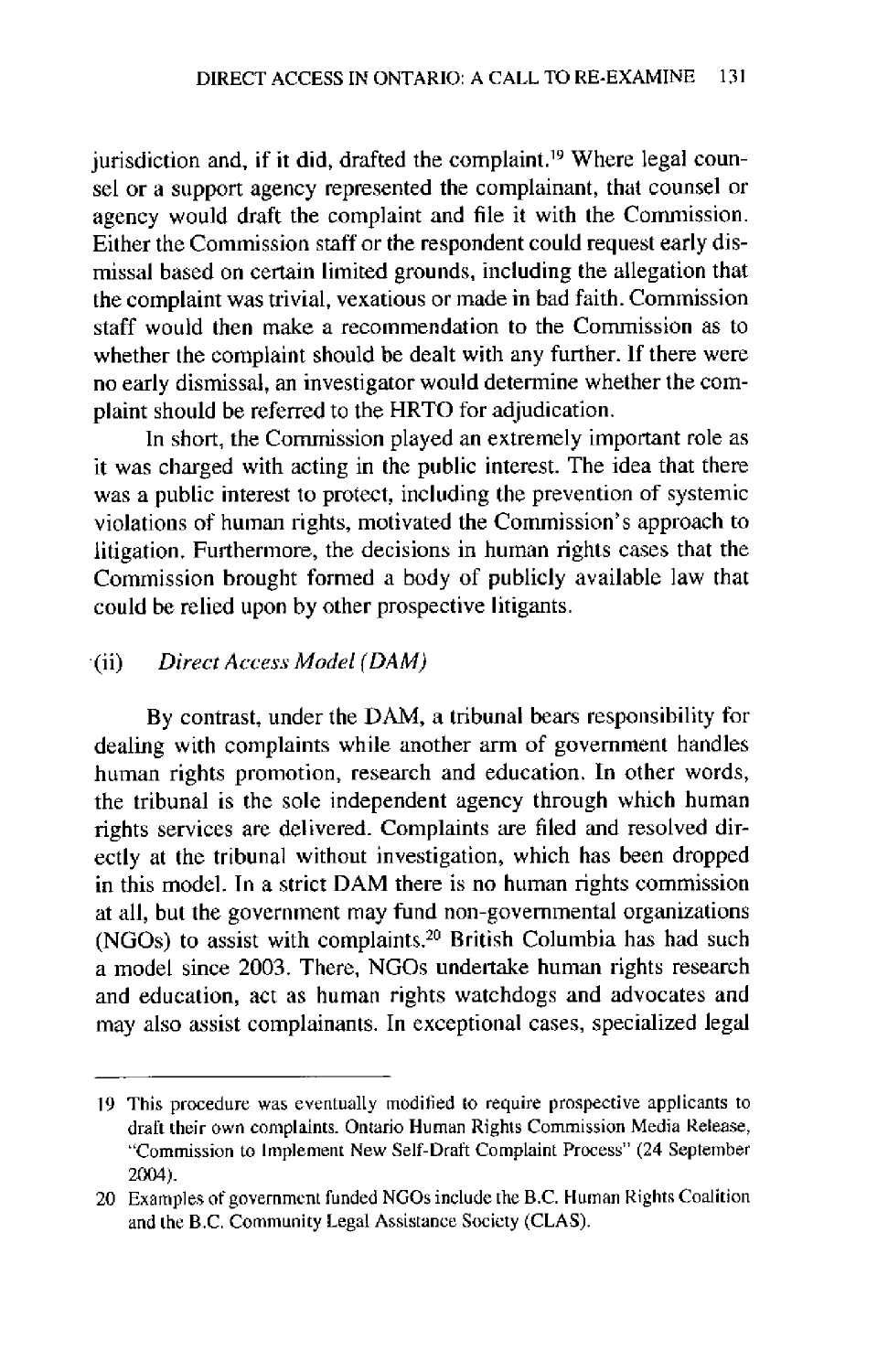clinics may offer representation, but ensuring that parties have such representation is not a **goal** of a strict DAM.<sup>2</sup>

### (iii) *Hybrid Model*

Under the hybrid version of the direct access model that now exists in Ontario, the Human Rights Commission no longer processes claims of discrimination. Instead, claims are filed directly with the  $HRTO<sub>2</sub><sup>22</sup>$  which is charged with providing an expeditious and accessible process, helping parties to resolve disputes through mediation and deciding those complaints that the parties are unable to settle.<sup>23</sup>

Although the Human Rights Commission continues to exist in Ontario's hybrid model, the Commission retains only a public interest function. Its work includes looking at the roots of discrimination in order to effect systemic change; developing policies and providing targeted public education; monitoring human rights; carrying out research and analysis; and conducting human rights inquiries. In matters affecting the broad public interest, the Commission may take its own cases to the HRTO or intervene in other human rights cases.

**A** third aspect of the hybrid model implemented in Ontario is the creation of the Human Rights Legal Support Centre to provide advice, support and legal representation to applicants.<sup>24</sup> The Centre can assist applicants in filing applications with the HRTO, in taking a matter to mediation or to a hearing before the HRTO, and in enforcing an order.<sup>25</sup> The availability of such support facilitates selfrepresentation **by** prospective applicants.

# **(b)** Data Used to Assess **Ontario's Hybrid Model**

As part of our research, we examined publicly available data on Ontario's hybrid model. From the HRTO's annual reports for **2008-2009** and **2009-2010,** and from information disclosed on the

<sup>21</sup> Ingleby, supra note **17.**

<sup>22</sup> See Ontario Human Rights Commission, "The Human Rights System," online: <http://www.ohrc.on.calen/human-rights-system>.

**<sup>23</sup>** *Ibid.*

<sup>24</sup> *Ibid.*

**<sup>25</sup>** See Ontario Human Rights Legal Support Centre "What Services Does the Centre Provide?" online: <http://www.hrlsc.on.calen/ServiceStages.aspx>.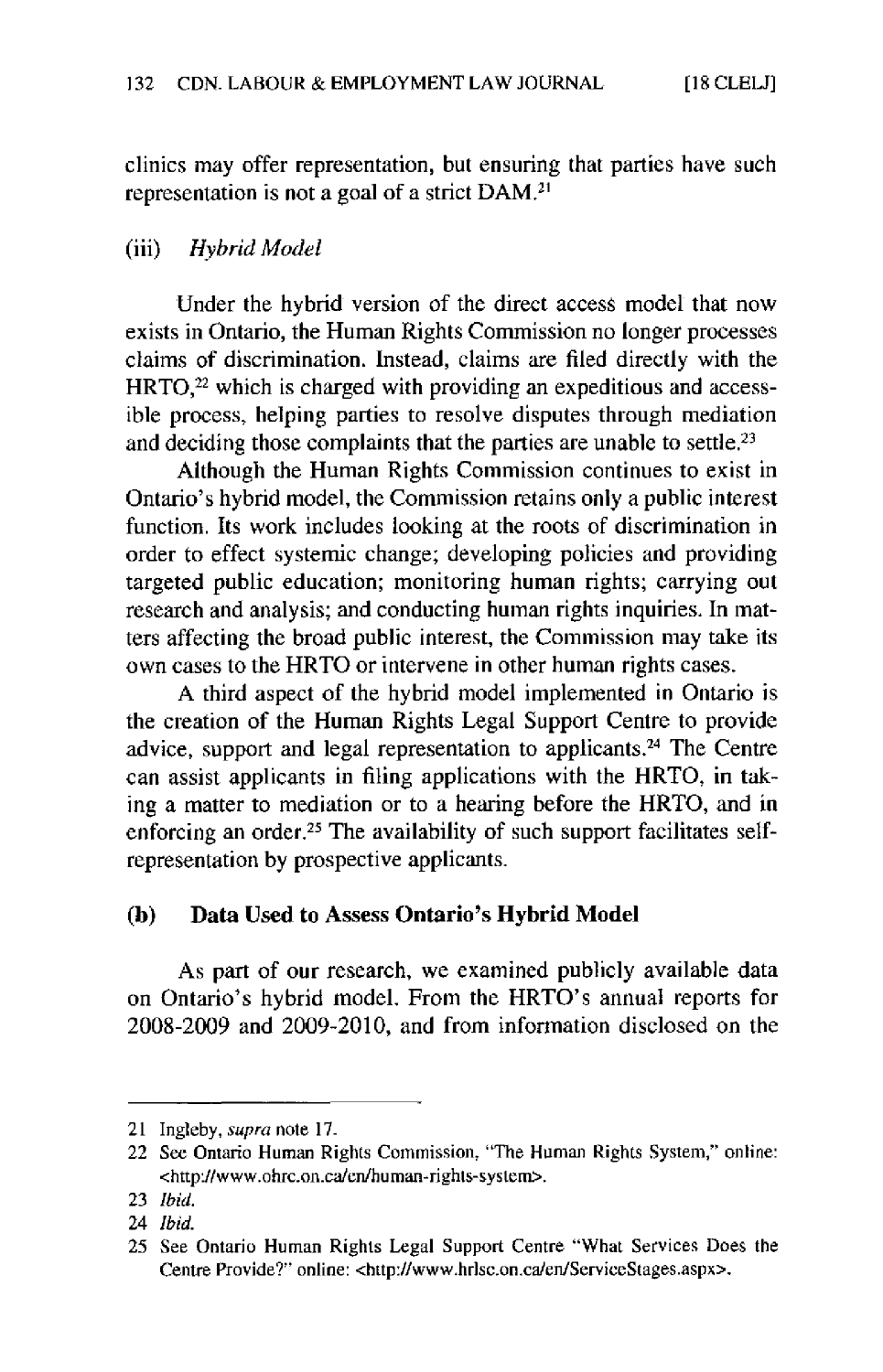organization's website for 2010-2011 and information released in the Pinto Report, we were able to gather the data summarized in Table **1.**

Table **I** shows that in the second year of the new model **(2009- 2010),** there was a remarkable increase in the number of applications brought. In that year, the number of decisions quadrupled, the number of mediated settlements tripled, and the total number of applications peaked at **3,551,** doubling the previous year's number before dropping slightly in the following year. The proportion of mediated settlements to total applications increased from 14% in **2008-2009** to **23%** in **2009-2010.26** Unfortunately, the data that we have gathered at

| тарыл т<br><b>Application Outcomes under Ontario's Post-2008 Hybrid Model</b> |           |                  |                           |  |  |
|-------------------------------------------------------------------------------|-----------|------------------|---------------------------|--|--|
|                                                                               | 2008-2009 | <i>2009-2010</i> | 2010-2011<br>3,167        |  |  |
| Total New<br>Applications*                                                    | 1,738     | 3.551            |                           |  |  |
| <i>Mediations</i>                                                             | 350.      | over 1,200       | 433 for $Q4**$            |  |  |
| <b>Mediated Settlements</b>                                                   | 245       | over 804         | not provided              |  |  |
| Proportion***                                                                 | 70%       | 67%              | over $60\%$ (for $O(4)$ ) |  |  |
| Decisions Issued                                                              | 424       | 1,740            | 1.617                     |  |  |
| Hearings (i.e.<br>final decisions<br>on the merits)                           | 16        | 75               | 104                       |  |  |
| Cases Closed                                                                  | N/A       | 1,938            | 2,717                     |  |  |
| Open Cases****                                                                | N/A       | 3,384            | 3,828                     |  |  |
| Self-Represented                                                              | n/a       | n/a              | 71%                       |  |  |

TABLE **1**

\* Not including **1,150** Transitional Applications and **301** Commission Referred Complaints.

\*\* Because of a change in data-gathering methodology, the HRTO offered only **Q4** data. For a rough comparison, we can project this figure to be  $433 \times 4 = 1,732$ .

\*\*\* Proportion of mediations that resulted in a settlement.

\*\*\*\* Includes cases still open from previous year as well as new cases from the same year.

**<sup>26</sup>** This data was gleaned from the annual reports of the HRTO for **2008** and **2009,** which can **be** found on its website. The HRTO's 2010-2011 annual report is not on the HRTO's website, but is available as part of the annual report of the Social Justice Tribunals cluster. We question why, for ease of access, the HRTO's 2010-2011 report is not on its own website. However, the HRTO website does provide some data for that year, as set out in Table **1,** above.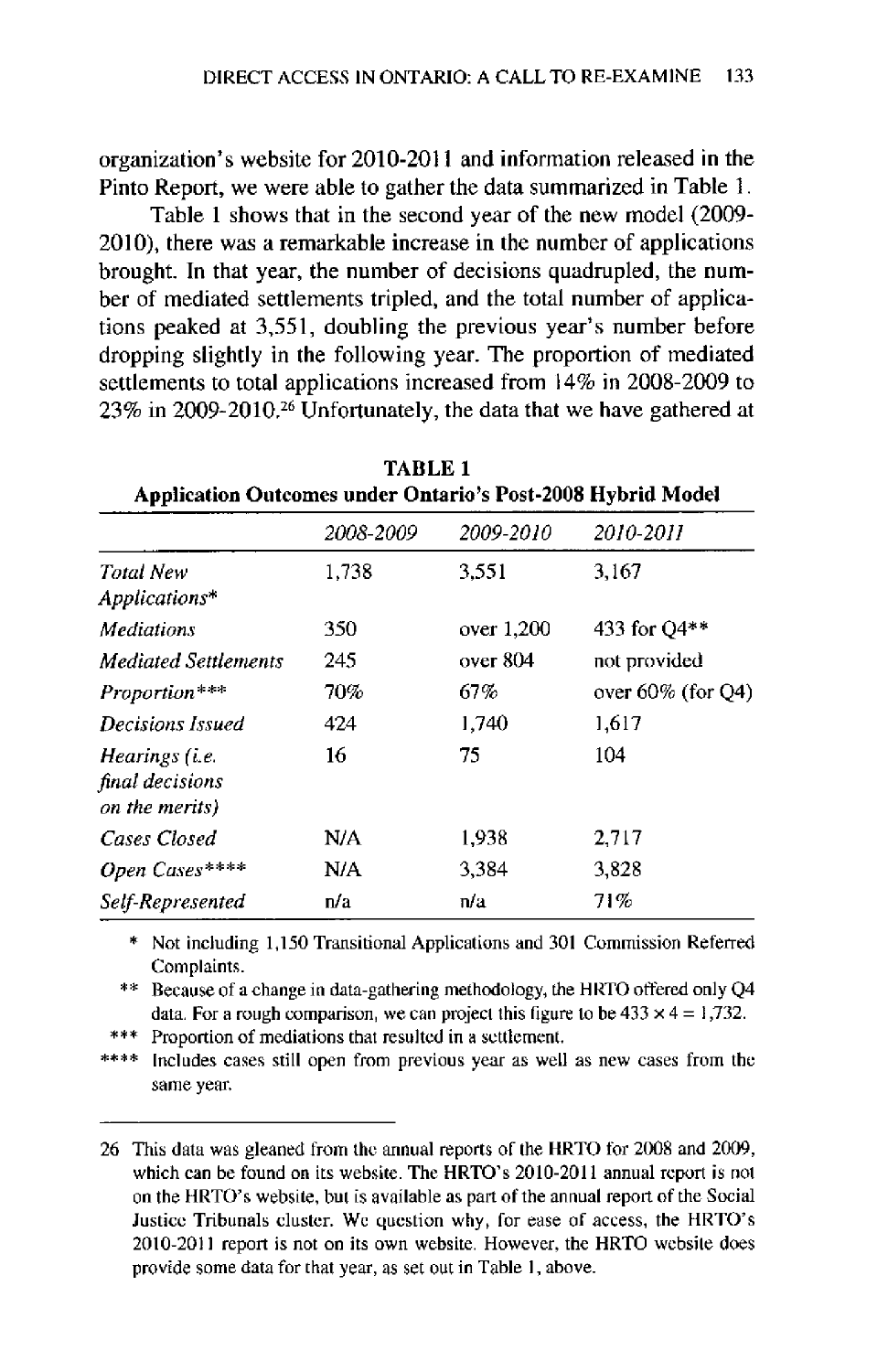this stage is somewhat sparse and does not allow us to draw definite conclusions.

Appendices to the Pinto Report break down the types of HRTO decisions more finely and make it clear that very few of the large number of decisions issued annually **by** the HRTO are final decisions. <sup>27</sup>**A** substantial proportion of applications (an average of **28.8%** from **2009** to 2012) were dismissed on a preliminary basis. This figure includes those dismissed after a summary hearing. Also between **2009** to 2012, an average of 4.9% applications were withdrawn each year?8 Taken together, these figures show a decrease in the percentage of decisions that can be considered to be final. This was not the result that activists were aiming to achieve **by** removing the Commission as gatekeeper.

Before the **2008** reforms, an average of 2,201 new complaints were brought annually over the 13-year period from **1995** to **2008.** Under the new model, the average number of new applications brought annually from 2008 to 2012 increased to **2,799.** Although the difference is not necessarily striking, the higher number of applications under the new model is perhaps indicative of the fact that individuals can file applications without the need for a gatekeeper to bring the case forward after an investigation. The increase might suggest that the HRTO is **highly** accessible to individual applicants. However, this is only one of a number of possible conclusions that can **be** drawn from the available data. Other factors, such as the relative scarcity of final decisions on the merits and the costs of private litigation, must also be considered.

# 4. **COST-BENEFIT ANALYSIS** OF **ONTARIO'S HYBRID** MODEL

How does one decide on the optimal process for resolving human rights disputes? In this section we argue that without **CBA,**

**<sup>27</sup>** Final decisions **are** those that may not be appealed in the courts, although they are subject to reconsideration **by** the HRTO or to judicial review. Pinto Report, **supra** note 2 at **38.** In **2009-2010,** 2010-2011, and 2011-2012, the number of final decisions was, respectively, **75** (4.3% of total decisions). 104 (6.43%), and **95** *(4.15%).*

**<sup>28</sup>** As reported in Appendix **E** of the Pinto Report, **supra** note 2, reproduced here in Table 2 [notes omitted].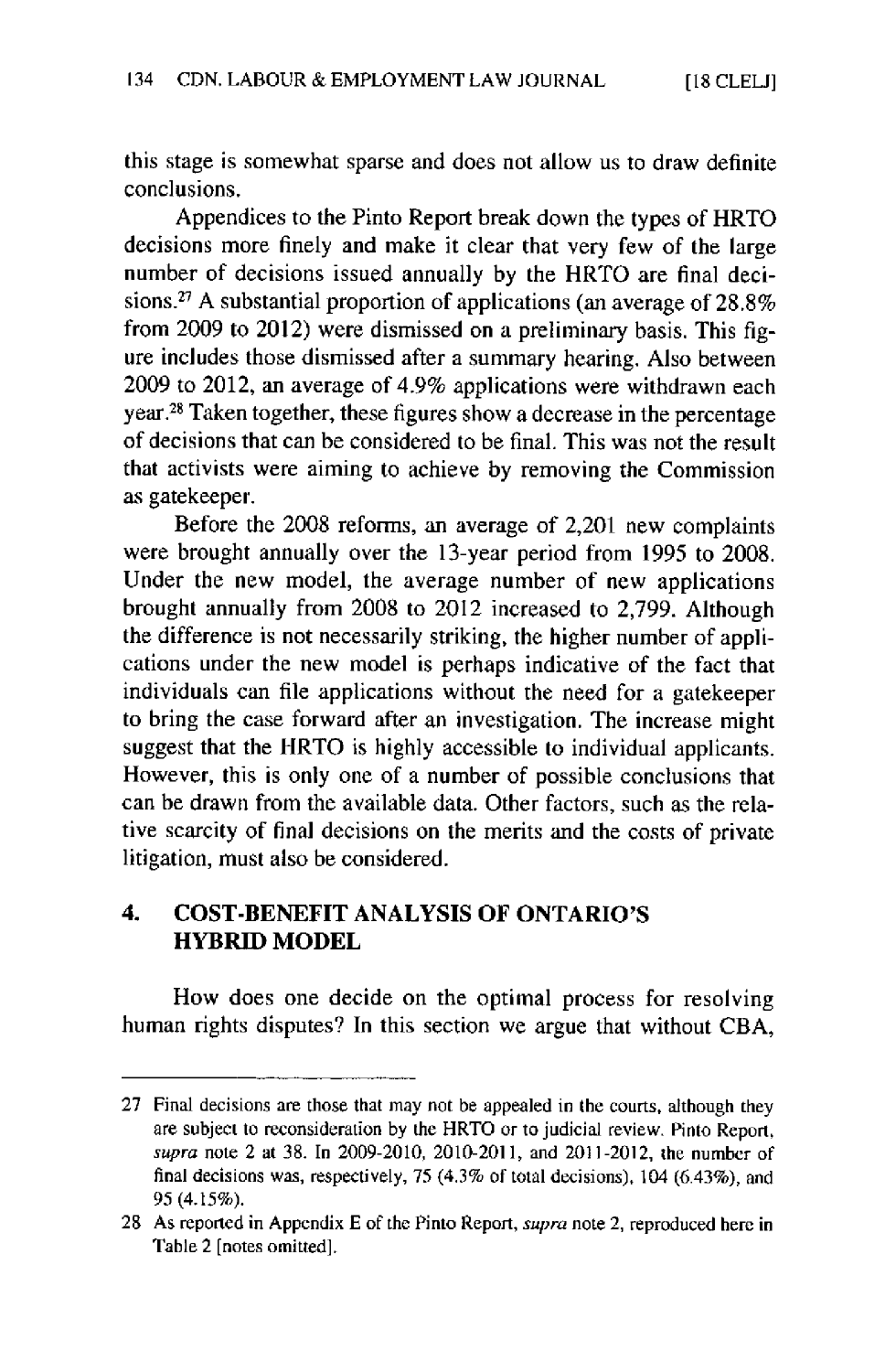| Tribunal Statistics from Appendix E of the Pinto Report |                                              |               |                      |                  |  |  |
|---------------------------------------------------------|----------------------------------------------|---------------|----------------------|------------------|--|--|
|                                                         | 2008-2009<br>(June 2008 to<br>31 March 2009) | 2009-<br>2010 | 2010-<br><i>2011</i> | $2011 -$<br>2012 |  |  |
| <b>New Applications</b>                                 | 1,738                                        | 3,551         | 3,167                | 2,740            |  |  |
| <b>Cases Reactivated</b>                                | 0                                            | 52            | 58                   | 40               |  |  |
| Closed                                                  | 18                                           | 1,937         | 2,717                | 3,364            |  |  |
| <b>Active Remaining</b><br>Cases                        | 1,720                                        | 3,378         | 3,886                | 3,302            |  |  |
| <b>Mediations</b><br>Conducted                          | 350                                          | 1,200         | 1,425                | 1,635            |  |  |
| <b>Matters Settled</b>                                  | 245 (70%)                                    | 804 (67%)     | $(60\%)$             | 1,013(62%)       |  |  |
| <b>Final Decisions</b>                                  | 43                                           | 75            | 104                  | 95               |  |  |
| <b>Discrimination</b><br>Found                          |                                              | 29 (39%) -    | 41 (39%)             | 40 (42%)         |  |  |
| Discrimination<br>Not Found                             |                                              | 46 (61%)      | 63 (61%)             | 55 (58%)         |  |  |
| Dismissal on a<br>Preliminary Basis                     |                                              | 301           | 562                  | 786              |  |  |
| Deferrals                                               |                                              | 147           | 233                  | 229              |  |  |
| Withdrawals                                             |                                              | 212           | 38                   |                  |  |  |
| Other Procedural<br>Issues                              |                                              | 931           | 570                  | 1,026            |  |  |
| <b>Reconsideration</b><br><b>Decisions</b>              | 7                                            | 66            | 103                  | 140              |  |  |
| <b>Breach of Settlement</b><br><b>Decisions</b>         |                                              | 8             | 7                    | 12               |  |  |
| <b>Total Decisions</b>                                  |                                              | 1,740         | 1,617                | 2,288            |  |  |

**TABLE 2**

any assessment of the hybrid model is inconclusive. In other words, **CBA** is necessary but not sufficient for a definitive assessment. There are potentially significant costs associated with a hybrid model costs that would also be present under a strict DAM - and these costs should **be** taken into account in devising and endorsing any model of human rights adjudication.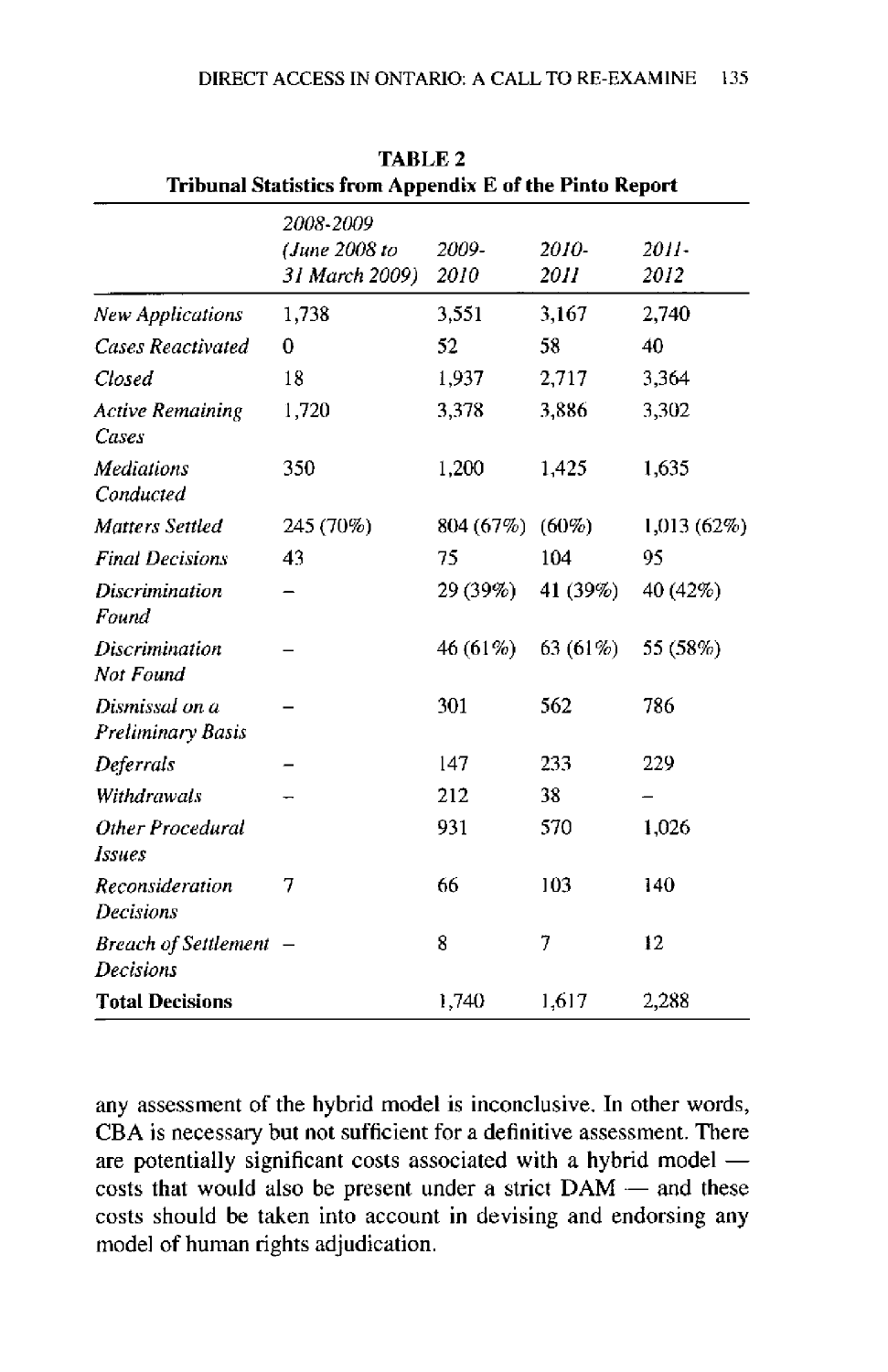#### **(a) Costs and Benefits of the Hybrid Model**

Ontario's hybrid model was implemented in part because of inefficiencies in the former model, under which the human rights complaints process was generally very lengthy.29 Investigations took an average of about three years, and the entire process commonly took four to five years.<sup>30</sup> The process had not been modified in over 40 years, and it was not designed to deal with the progressively expanding number and scope of human rights complaints. As a result, the Commission became bogged down in adjudicating complaints, while ignoring its mandate to promote human rights. The provincial government claimed that introducing the hybrid model would help make the system faster and more effective. The government also sought to increase access to justice **by** giving every applicant the chance to have his or her case heard **by** the HRTO. Before the new model was introduced, only **10%** of applicants were given that opportunity.<sup>31</sup>

However, it seems that the government did not publicly acknowledge the various costs associated with a shift to a hybrid model. While most observers agreed that some reform was necessary, the question that must be asked is whether a DAM, even a hybrid version, was the appropriate reform. **CBA** is undoubtedly relevant where cost reduction should be undertaken. However, it is surely not the case that a DAM or a hybrid model would eradicate all costs inherent in

**<sup>29</sup>** Janice B Payne **&** Christopher **C** Rootham, "Are Human Rights Commissions Still Relevant?" (First Annual Catherine Helen MacLean Memorial Lecture, 21 February **2005),** online: Nelligan O'Brien Payne LLP <http://www.nelligan.cale/ pdf/Are\_HR\_Comm\_Still\_Relevant.pdf>.

**<sup>30</sup>** Mark Hart **&** Geri Sanson, "Getting Rid of the 'Gatekeeper': **A** Practical Model for Human Rights Reform" (Paper delivered at the conference, Administrative Design and the Human Rights Process in Ontario: Can We Do This Better? *(2005)),* online: University of Toronto Faculty of Law <http://www.law.utoronto.ca/documents/conferences/admin05\_hart.doc>.

**<sup>31</sup>** See Ontario, Legislative Assembly, *Official Report of Debates (Hansard), 38th* Parl, 2d Sess, online: <http://www.ontla.on.ca/>. The underlying idea was that applicants would have control over their cases rather than relinquishing such control to the Commission. The government would also provide every applicant with access to legal information through the Human Rights Legal Support Centre. Those who qualified could also get free legal representation from that Centre.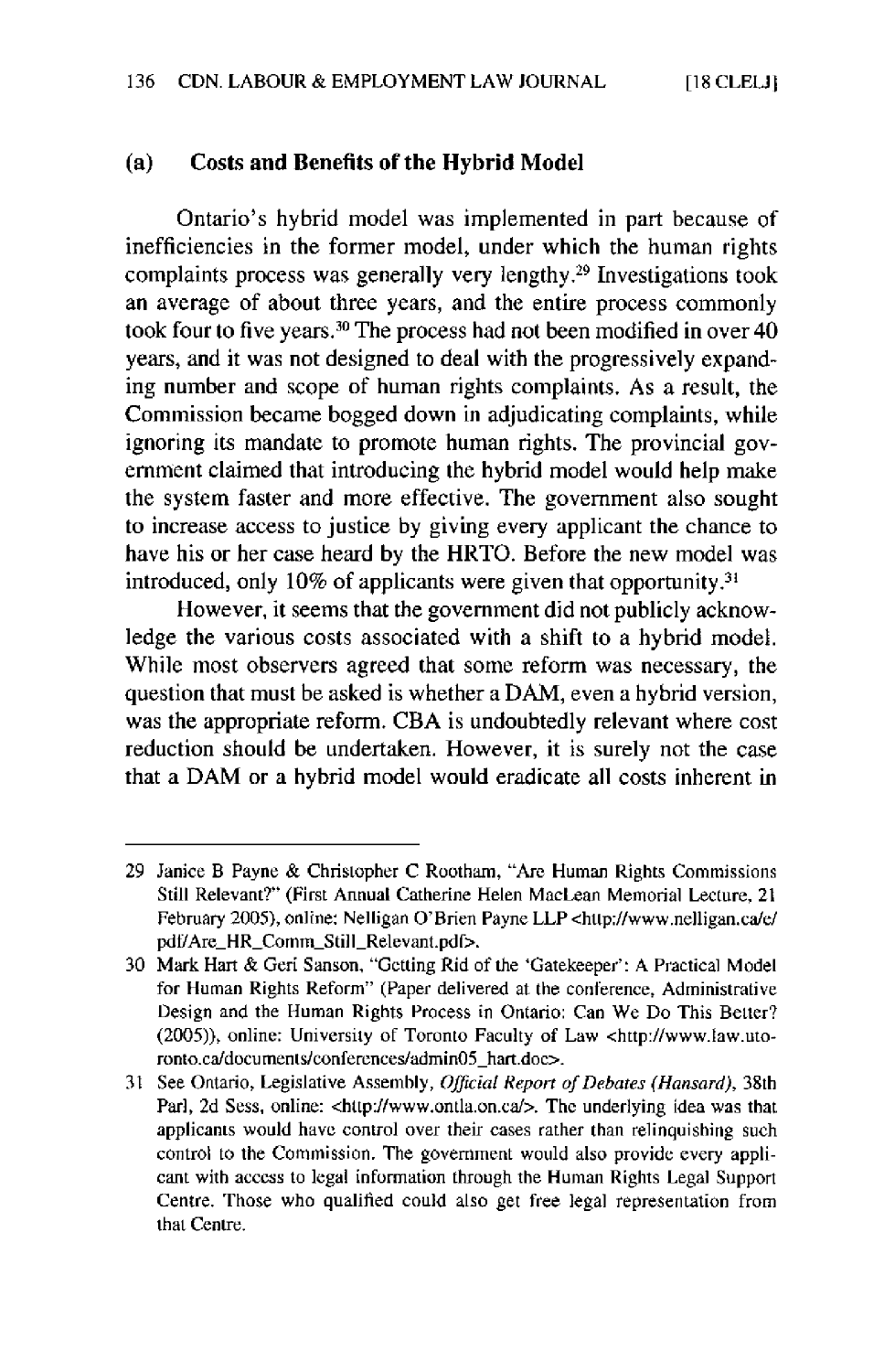the previous structure, and it is questionable whether it would reduce those costs. What are the hybrid model's advantages over the prior system? What are the relative costs?

We will not try to go back and conduct a **CBA** of the choice that existed before the hybrid model was introduced, but we will see what a **CBA** can tell us about the new model as it now functions. One key cost that must be looked at is the expenditures entailed in the investigation of complaints. Because the Commission no longer conducts such investigations, respondents have less information about the strength of the case they have to meet. They must therefore expend more resources to find that out on their own and to assess the likely cost of proceeding or settling. The Pinto Report found that under Ontario's new system, about **85%** of respondents but only **35%** of applicants had retained lawyers to prepare their case and to represent them before the HRTO.<sup>32</sup> In 2006, when the new model was being debated, the Ontario Public Service Employees Union argued that this would ultimately raise  $costs:$ <sup>33</sup>

The cost of running hearings, where lawyers have to **be** paid at least **\$80** per hour, will be considerably more expensive than an investigation, where Commission staff are paid \$30-40 per hour. The system could only be revenue neutral if it threw out a significant number of complaints at the front end without a hearing, or it implemented measures that deterred members of the public from filing complaints **..** . **.** In B.C., when the cost of providing limited legal representation is factored in, it is estimated that the direct access system is costing **\$700,000** more each year than the Commission system?

The HRTO's hearing rules now require early production of documents and detailed witness statements, but this does not do away with the need for an investigation. At least from the point of view of respondents, it is not at all clear that the hybrid model has reduced costs.

Some of the other benefits from the Commission's involvement under the earlier model appear to have been lost. Under the new

**<sup>32</sup>** Pinto Report, **supra** note 2 at 104.

**<sup>33</sup>** Ontario Public Service Employees Union, "Making Ontario's Human Rights Commission Work" **(2006),** online: <http://www.opseu.org/opslontariohumanrightscoimissionreport.doc> **[OPSEU,** "Human Rights"].

<sup>34</sup> Brad Teeter, "Human rights holes: B.C. queers better off with old HR Commission: experts," *Xtra West* (14 April **2005),** cited in **OPSEU,** "Human Rights," *ibid.*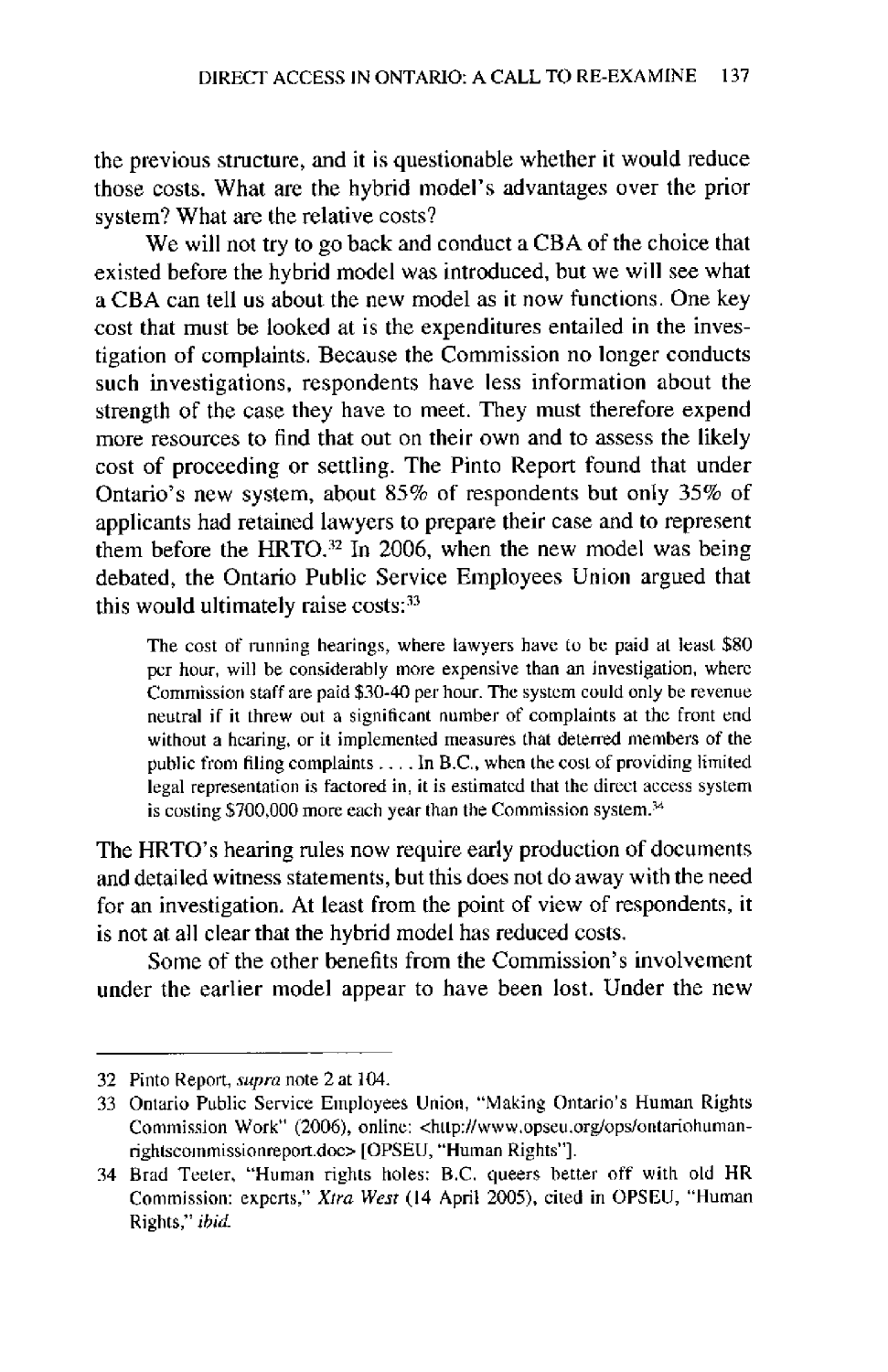model, although Commission staff are charged with defending the public interest, no cases initiated **by** them have so far proceeded to a HRTO hearing. The Commission has become invisible in the dispute resolution process, as that process has moved wholly into the private sphere. Unless a dramatic shift occurs, perhaps as a result of lobbying or internal governmental pressure, we would expect that Commission inactivity in this area will become the norm, especially as the number of mediated settlements continues to rise. Although the benefits of public interest adjudication are impossible to quantify, they surely include society's support for the protection of human rights. Under the new system, the Commission is not leading the charge in this respect.

Under the old system, the Commission's work was principally directed toward guarding the public interest **by** investigating complaints, making submissions to various levels of government, conducting research, publishing policies and reports, and advancing public education. The introduction of the hybrid model means that the public interest component of human rights protection and promotion has generally not been left intact.<sup>35</sup> This may lead one to consider whether policy-makers have appropriately considered its loss.

The demise of public interest prosecution begets a further cost: privately paid litigation fees. Under the old model, the Commission acted as the prosecuting party, thereby effectively representing the complainant's interests. **If** a complaint succeeded, complainants could keep **100%** of the damages awarded to them.36 **By** contrast, under the hybrid model, unless the complainant represents herself before the HRTO or the case is one of the few taken on **by** the Human Rights Legal Support Centre,<sup>37</sup> any damages are net of the amount owed to legal professionals. Although a self-represented party will incur only

**<sup>35</sup>** See Kristy Neurauter, "Direct Access to Privatization: The Demise of Human Rights under the British Columbia Human Rights Tribunal," online: Vancouver Island Human Rights Commission <http://www.vihrc.org.doc/ DirecLAccessToPrivatization.pdf> at 2, citing William Black, "Human Rights Reform in B.C." **(1997) 31 UBC** L Rev **255** at **268** (stating that the legislative changes in British Columbia "leave little of the public function of the Commission intact").

**<sup>36</sup> OPSEU,** "Human Rights," supra note **33.**

**<sup>37</sup>** In 2011-2012, that Centre represented only 12% of applicants before the HRTO. II does not represent respondents. See Pinto Report, supra note 2 at **92.**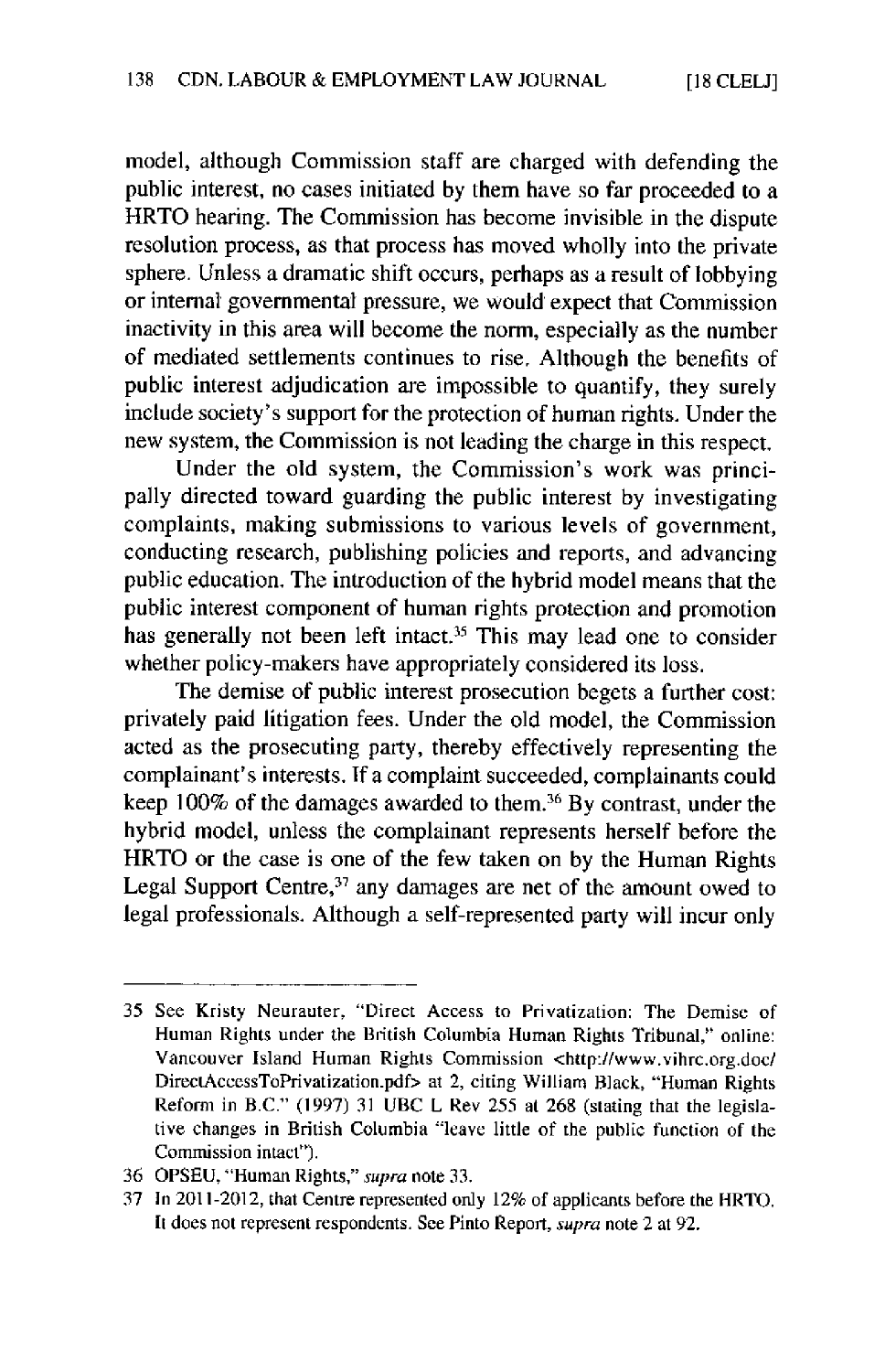some personal costs, such as time away from work or home to pursue the case, someone who is not familiar with the litigation process is likely to be unable to investigate and advocate effectively. **If** we take into account the costs of private investigation as well as of those of privately paid counsel, costs under the strict or hybrid DAM may exceed those under the old non-bifurcated model.

Thus, although the DAM and the hybrid model may reduce delay in bringing cases before the HRTO, they impose significant costs that are borne disproportionately **by** applicants; as a result these costs bear further examination. To **be** clear, the best policy option is not necessarily one where benefits exceed costs, as a definitive calculation in this regard is likely unattainable. Rather, the best option is one that is supported **by** a combination of **CBA** and other considerations. One might argue that under the old regime, a litigant was effectively subsidized and did not bear the "true" cost of litigation. In response, however, it can be argued that the downloading of those costs to individual litigants under the new model is inefficient. Because of specialization and economies of scale, the Commission is better equipped than individual litigants to investigate claims, In addition, the dramatic increase in open cases clearly indicates that the need to incur private litigation costs may not ultimately reduce the number of litigated cases.

Furthermore, the hybrid model may allow a greater number of non-meritorious applications to proceed, since all applicants are entitled to a hearing. Admittedly, the problem of non-meritorious applications can be addressed in several ways. The HRTO already engages in a limited amount of gatekeeping at the pre-hearing stage, **by** deferring some applications pending the outcome of overlapping proceedings in other forums. In addition, since July **2010,** the HRTO has had the power to address some claims **by** way of a summary hearing,<sup>38</sup> in which the parties do not lead evidence in a formal manner or go through a process of discovery, but only identify evidence they believe to be reasonably available. This runs a risk of inaccuracy: a

**<sup>38</sup>** Human Rights Tribunal of Ontario, Rules of Procedure, *r* **19A.I** ("The Tribunal may hold a summary hearing, on its own initiative or at the request of a party, on the question of whether an Application should **be** dismissed in whole or in **part** on the basis that there is no reasonable prospect that the Application or part of the Application will succeed").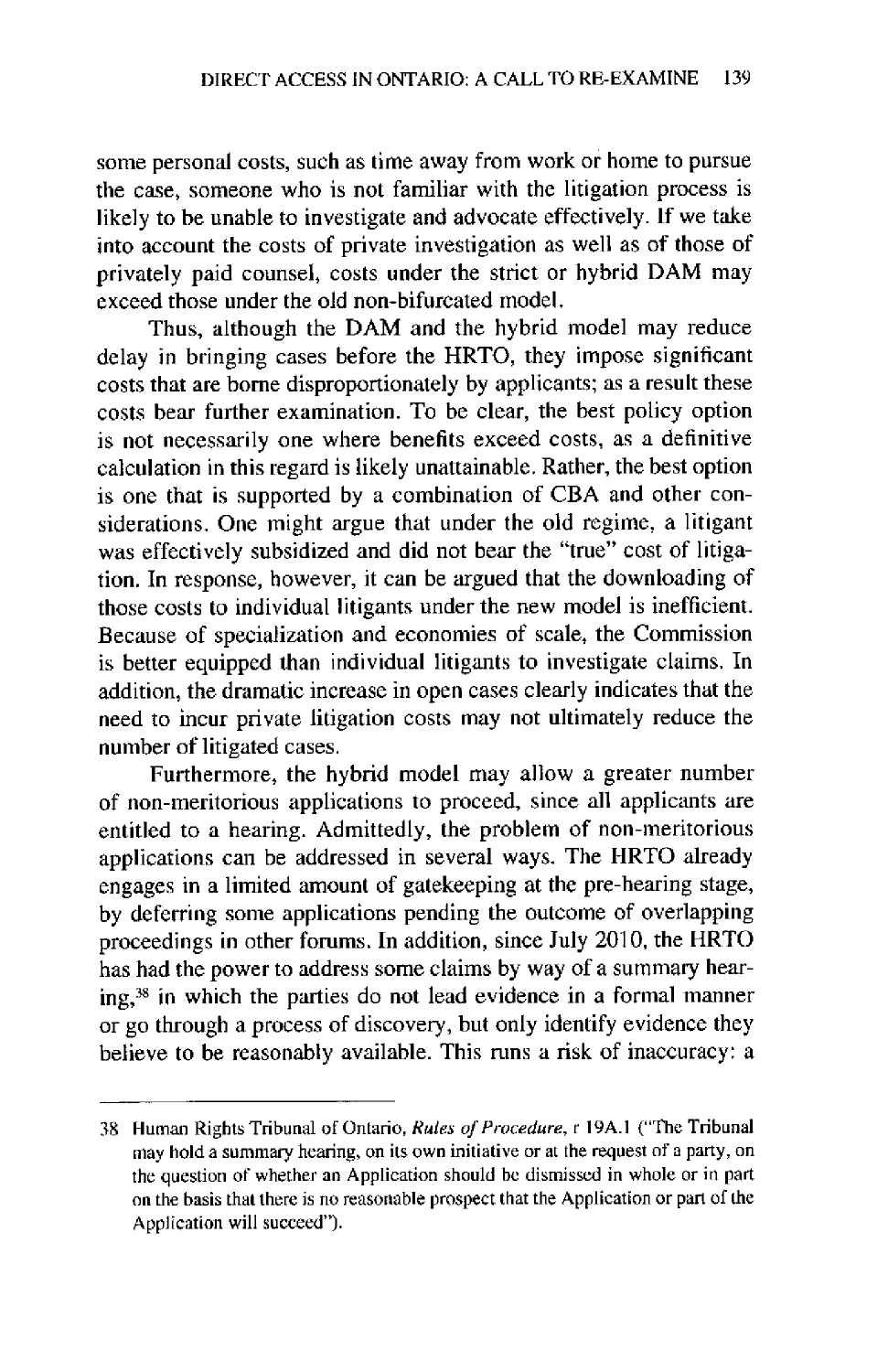**[ 18 CLELJ]**

finding made on the basis of evidence that is thought to be reasonably available may not be as firmly grounded as one that is made after a full hearing. On the other hand, summary hearings can serve to reduce litigation costs **by** resolving disputes without a prolonged discovery process;<sup>39</sup> they can also help (even if only slightly) to meet concerns about the number of non-meritorious claims brought forward under the hybrid model.

The Legal Support Centre undertakes an assessment of the merits of complaints, and provides services only in those cases that are deemed meritorious. However, its assessment is not determinative of whether a complaint goes forward, because an applicant can bring a matter to the HRTO without the Centre's assistance. The Pinto Report expressly denied the suggestion that the Centre serves as a de facto gatekeeper, highlighting the fact that 44% of successful applicants were self-represented40 and explaining that the HRTO has been very accommodating to self-represented litigants. Interestingly, however, the report did not attribute the high proportion of self-represented applicants (about  $65\%$ ) to the reforms,<sup>41</sup> but describes it as a feature of the Ontario legal system in general.

The "triage approach" taken **by** the Legal Support Centre has been described as one of the main improvements in the new model.<sup>42</sup> **By** taking a proportional and tailored approach that balances an applicant's level of need and the level of legal support provided, the establishment of the Centre might seem (in cost-benefit terms) to offer a major improvement over the all-or-nothing approach taken **by** the Commission under the old system. That said, this proposition has not been tested. The 2010-2011 Report states that half of all successful applicants were self-represented, and that **90%** of those successful

**<sup>39</sup>** Human Rights Legal Support Centre, "Summary Hearings," online: *<http://* www.hrisc.on.cal>.

<sup>40</sup> Pinto Report, supra note 2 at **108.**

<sup>41</sup> ibid at **110-111.**

<sup>42</sup> **See e.g.** Tiffany Tsun, "Overhauling the Ontario Human Rights System: Recent Developments in Case Law and Legislative Reform" **(2009) 67 UT** Fac L Rev 125. Tsun suggested that the Centre, through its assistance to claimants, is an effective antidote to abuse of process **by** respondents. However, she was critical of the Centre in other respects. Ibid at **132.**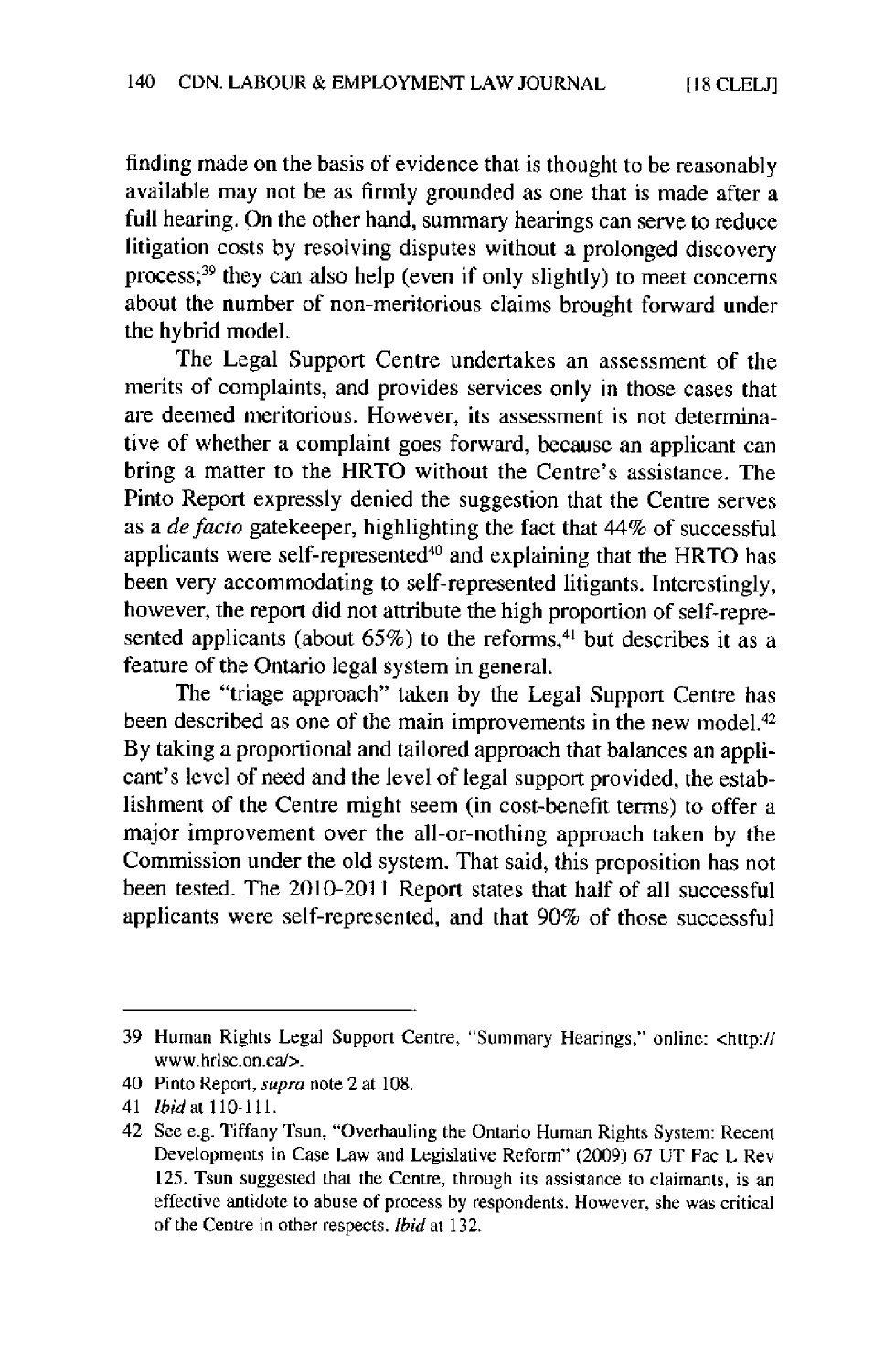applicants had received support from the Centre.<sup>43</sup> Such support appears to have been given largely through the Centre's website and. help-line, although some access to staff lawyers was also available.<sup>44</sup> Web-based instruction on self-representation cannot be expected to work well for people who lack the skills or self-confidence to navigate complex litigation procedures.

Self-help instruction in the context of human rights law may do little more than download the costs of pursuing a complaint from the state to the individual. The move to a hybrid model may therefore constitute a significant shift in public policy, away from the idea that the state is the protector of the public interest. This shift should not **be** taken lightly. Information on the total number of applicants, even successful applicants, says nothing about individuals who may have a legitimate claim but do not file an application at all because of a lack of skills or resources.<sup>45</sup> This points to the need for an independen quantitative and qualitative assessment of the efficacy of the Human Rights Legal Support Centre. In particular, as alluded to above, there needs to be an assessment of the Centre's success in equipping those who would not otherwise have engaged with the system with the knowledge and tools needed to do so.

#### **(b)** Beyond Cost-Effectiveness

While there were many criticisms of the old non-bifurcated model, including the delay in bringing cases in front of the HRTO, the bundle of considerations that motivated policy reform and the shift to the hybrid model remain somewhat unclear. This made it difficult for the Pinto Report to provide a full assessment of the hybrid model. How does one measure the success of the system? Is it best to take a cost-based approach? Or a comparative approach?

<sup>43</sup> Ontario Human Rights Legal Support Centre, *Annual Report 2010-2011,* online: Human Rights Legal Support Centre <http://www.hrlsc.on.calen/AnnualReports. aspx> at *9.*

<sup>44</sup> *Ibid* at 12. The Centre received almost **26,000** calls in 2010-2011, about **30%** of them relating to issues outside the scope of the *Human Rights Code.*

<sup>45</sup> Admittedly, it might be objected that such figures (the total number **of** applicants and successful applicants) could be meaningful for purposes of comparison with models that have no direct access elements.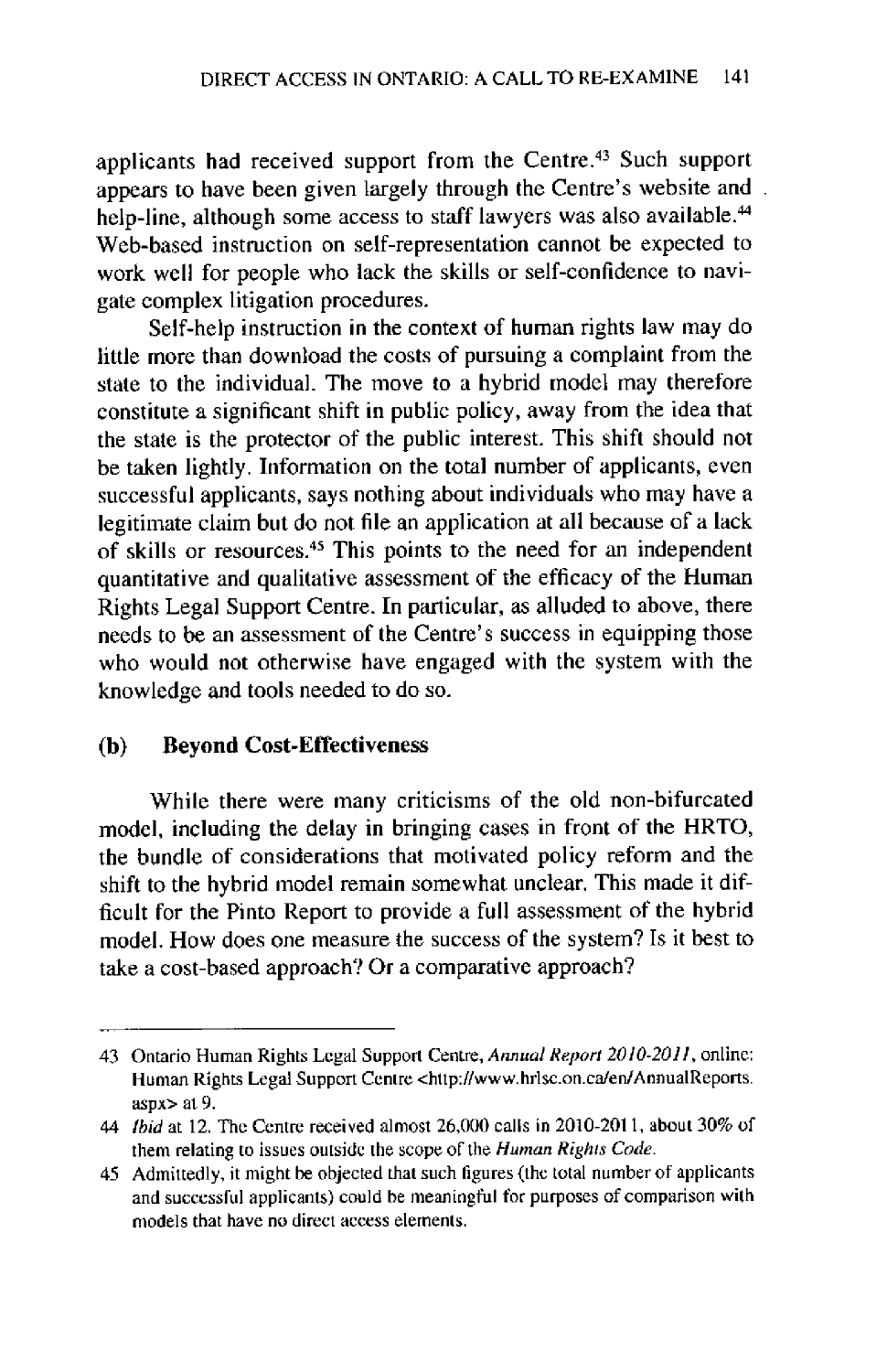As discussed above, we recommend taking a systematic approach to assessing efficacy **-** one that is based in **CBA.** We also suggest that certain policy goals should be explicitly stated up-front. What is the purpose of reforming or maintaining a policy after review? At a minimum, if we are concerned with eradicating or at least limiting violations of human rights, we ought to have reasons to believe that the model implemented in fact achieves that end. Even if we cannot quantitatively balance all costs and benefits, a CBA-based qualitative evaluation would at least provide more complete grounds on which to favour a particular policy. In Jeffrey MacIntosh's words:

**All** regulation is costly, both because of the direct and opportunity costs of compliance. The question is, and must *always* **be,** whether additional regulation is cost-effective. The cost-effectiveness criterion essentially reduces to this: does the new regulation produce at least as much wealth as it costs to implement?46

MacIntosh was writing in the context of corporate law, which is directly and predominantly aimed at creating wealth for issuers and investors. Human rights law, **by** contrast, has other policy goals that must **be** balanced against cost-effectiveness. The first of those goals is applicants' access to justice, which the new hybrid model in Ontario tries to further **by** having no filing fee; in other words, all requests **by** applicants to have their complaints heard **by** the HRTO are regarded as equally legitimate. On the other hand, the **hybrid** model moves the carriage of human rights complaints from being a public matter to being a private matter, in that complainants now need to retain their own counsel or represent themselves. This is a significant problem for access to justice and as suggested above, it is not clear that selfrepresentation is the answer.<sup>47</sup>

<sup>46</sup> JG Macintosh, "Corporate Governance in Canada: **A** Broad-Brush Assessment" *in Securities Regulation: Issues and Perspectives* (Scarborough: Carswell, 1994) **321** at **322,** cited in Anita Anand, "Fairness at What Price" (1998) 43 **McGill L 115** at **135.**

<sup>47</sup> One way to evaluate the effect of converting human rights adjudication from a public process to a private process is to look at empirical data (where available) on the number of complaints and the number of successful complaints, in comparison with those figures under previous models. While even increased rates of adjudication would not be conclusive, they would suggest that the objectives of human rights law are better advanced under a DAM or a hybrid model.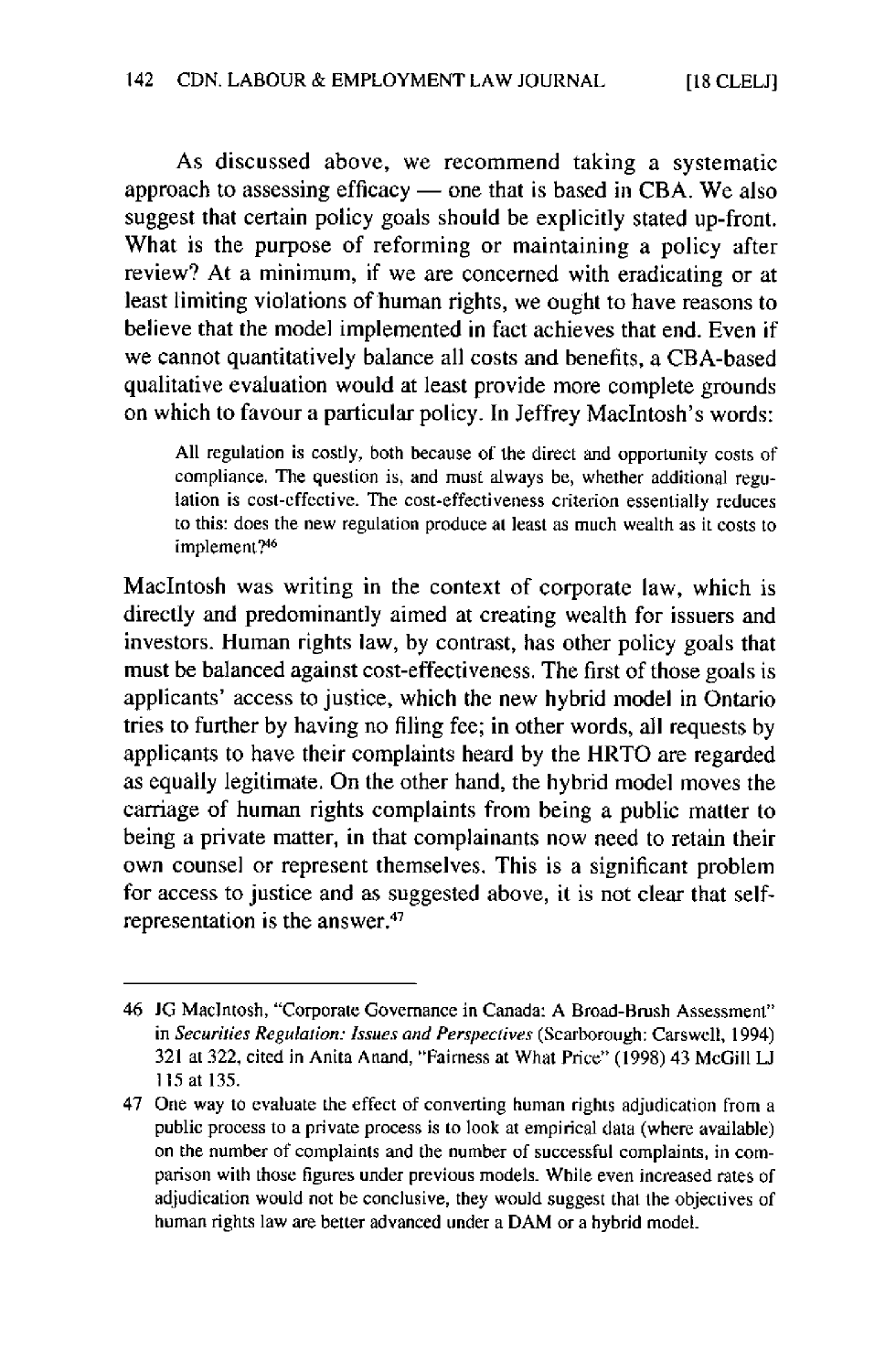**A** policy goal of human rights adjudication must be the protection of the public interest. With mediated settlements and privately handled complaints gradually taking the place of cases brought in the public interest and given the rarity of systemic complaints initiated **by** the Commission under the hybrid model, much may be lost in terms of the development of a body of cases that shape our understanding of what serves the "public good." Does the infrastructure now in place focus more on protecting the public interest (taking that term in the broad sense) or on protecting the parties' private interests? **If** it is the latter, this marks an apparent shift in policy that should be openly acknowledged and debated.

Our understanding of what is in the public interest must include the accountability of the adjudicative tribunal and its processes. Cases decided **by** a tribunal can be scrutinized on judicial review, but mediated settlements cannot - and as we have seen above, such settlements are reached in an increasingly high proportion of cases brought to the HRTO. When that happens, what checks are there to ensure accountability? There is no representation of the public interest in the adjudication of private disputes before the HRTO and public interest remedies are absent from mediated settlements. As for cases alleging systemic discrimination, the Commission rarely brings them forward. In short, there are many reasons why we ought to be concerned that the HRTO is not subject to fundamental oversight.

#### **5. CONCLUSION**

To conclude, a systematic cost-benefit analysis should in our view have preceded the introduction of the hybrid model in Ontario. The advantages of **CBA** are clear: it helps to ensure that recommendations for fundamental changes in policy meet their proposed objectives, and do so within certain acceptable financial parameters. Governments at every level have an obligation to be fiscally responsible. Maintaining a human rights model that is more costly than the alternatives and fails to meet the stated objectives is arguably not only a policy wrong but also a moral wrong, because it wastes public funds.

In examining how well the hybrid model is working today, and before a commitment is made to it for the future, the aggregate costs it imposes on the parties should **be** carefully analyzed. For instance,